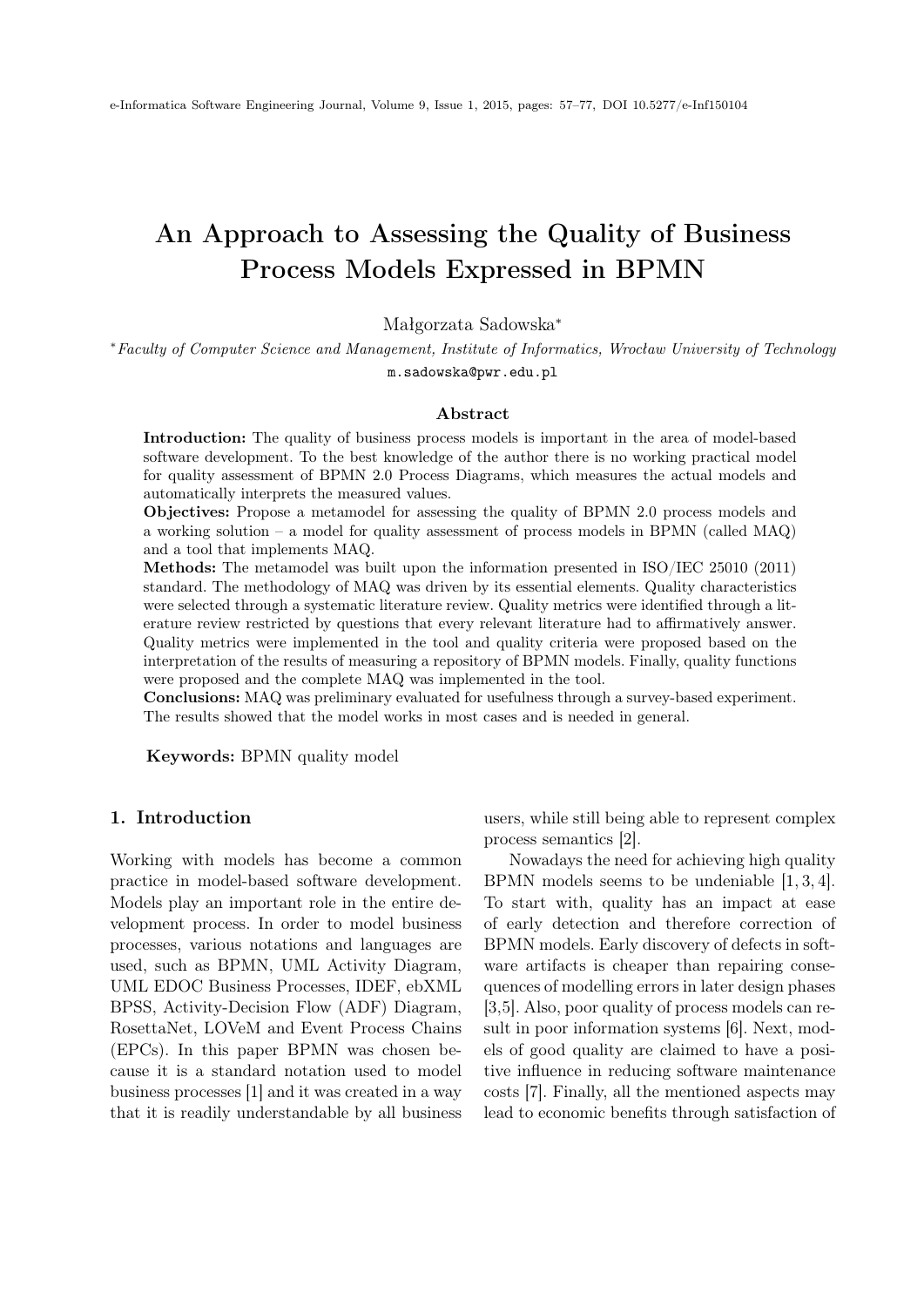the user requirements for BPMN models and the resulting software.

The desire to ensure high quality in the actual BPMN models is a background underlying the idea of the model for assessing the quality of BPMN models (called MAQ). MAQ is designed for quality assessment of BPMN 2.0 Process Diagrams, but MAQ was not intended to calculate other types of BPMN models (Collaboration Diagrams or Choreography Diagrams) what can be considered as a limitation of the model. MAQ considers every graphical construct for process models defined in the standard, thus it is able to calculate actual models. By "an actual model" the author understands a Process Diagram which is not limited to a truncated subset of BPMN graphical elements, represents complex process semantics and is able to graphically represent the actual business process. Supporting the quality of the so understood actual models in the opinion of the author is essential and is an aim of this paper.

A solution that seeks to help modellers in verifying the quality of actual models in an effective automated way cannot be abstract and should be easy to be directly used on actual BPMN models. Therefore, the focus of this paper is on developing a model, and more importantly, a method for assessing the quality of business process models in BPMN.

Measuring business process models is a relatively new discipline [\[8\]](#page-19-0) even though the first version of BPMN 1.0 was released already in 2004 and the final adopted specification of BPMN 1.0 was finalized in 2006. Currently, BPMN has already been evaluated both empirically and analytically [\[9\]](#page-19-1). The literature describes many metrics that can be potentially used for assessing the quality of business process models. Please notice that MAQ is designed for quality assessment of the actual models which use a full range of the BPMN Process Diagram graphical constructs. The need for supporting all constructs triggered the need to apply a list of assumptions or changes in the selected metrics. This is caused by the fact that many of the original versions of metrics were designed to calculate only models with a truncated subset of elements, not actual models, which represent a complex process semantics.

The rest of the paper is organized as follows: Section [2](#page-1-0) presents related works, Sections [3](#page-2-0)[-5](#page-13-0) define a quality metamodel, the developed MAQ and the implemented tool, Section [6](#page-14-0) summarizes preliminary evaluation of MAQ, Sections [7](#page-16-0) and [8](#page-18-7) present threats to validity and conclusions.

### <span id="page-1-0"></span>2. Related Work

The model for assessing the quality of business process models in BPMN was only found to be directly related to the findings of two other papers: [\[10\]](#page-19-2) and [\[11\]](#page-19-3).

The contribution of [\[11\]](#page-19-3) known as the 3QM-Framework, provides quality marks, metrics and measurement procedures which mainly focus on evaluating quality of handwritten BPMN models. The overall quality in 3QM-Framework is based on aggregation of metrics and measurement procedures and its result may vary depending on the project context. Therefore, user groups have to derive weighting of measurement. This paper differs by proposing a model for an instant and automatic assessment of quality, which is aimed to be helpful also for non-expert users. Quality marks from 3QM-Framework are referred to Section [4.1](#page-3-0) among other findings from systematic literature review.

Makni et al. [\[10\]](#page-19-2) implemented a tool which can provide the results of measuring some of BPMN metrics chosen from the literature by its authors. The tool is aimed to help designers to choose a subset of metrics corresponding to design perspectives. Interpretation of the results of measurements is left to users.

A systematic literature review in the area of model quality was conducted by Mohagheghi, Dehlen and Neple [\[5\]](#page-18-4). The focus of this paper is set only on business process models created with the use of BPMN. The classification of model quality goals developed in [\[5\]](#page-18-4) is referred among other literature references to Section [4.1.](#page-3-0)

Sánchez-González et al. [\[4\]](#page-18-3) presented a systematic review of measurements for business processes. The metrics from the review were taken into consideration while developing the MAQ. Additional help in choosing relevant met-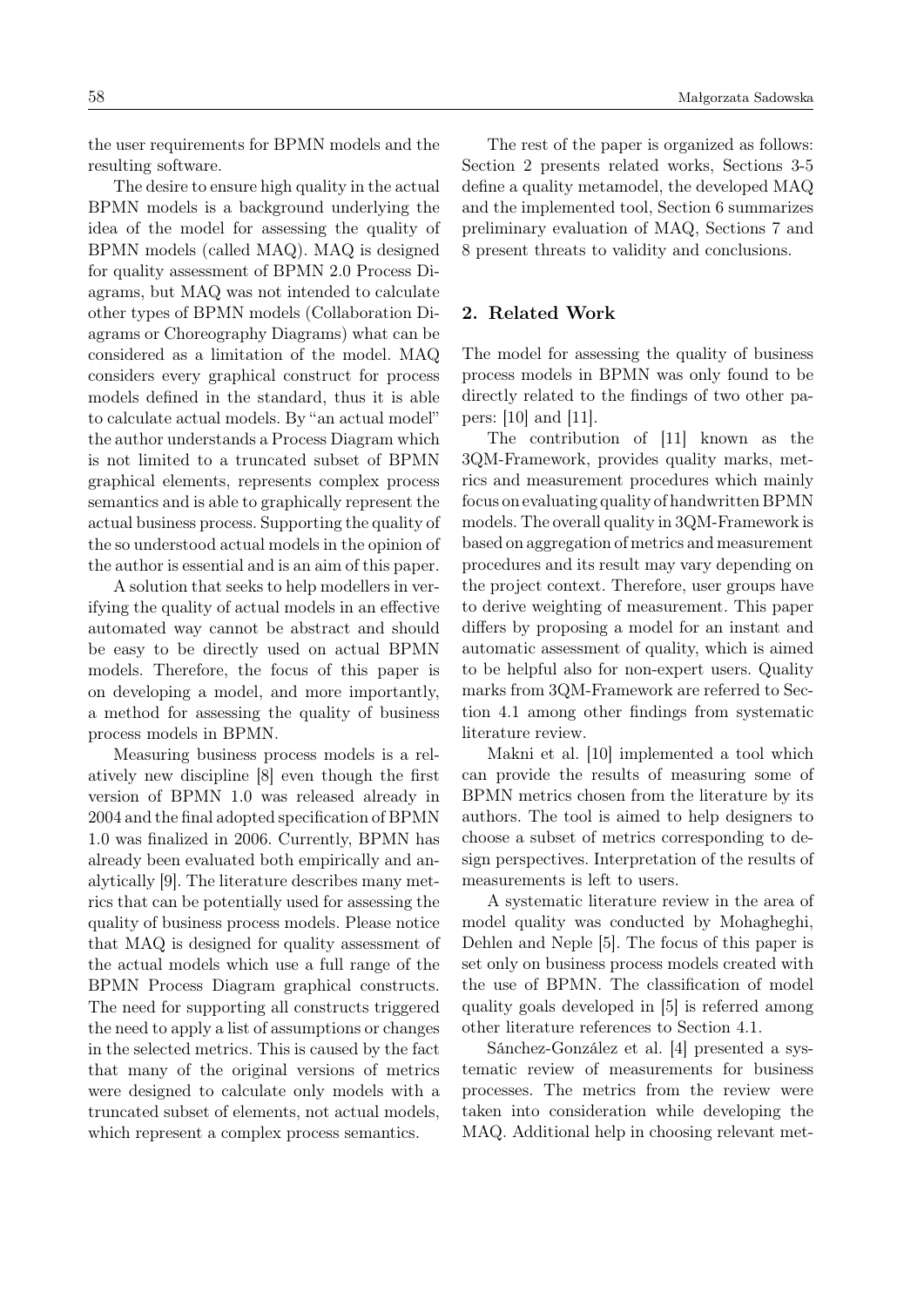

<span id="page-2-1"></span>Figure 1. Metamodel for assessing the quality of business process models in BPMN.

rics came from [\[12\]](#page-19-4). Nonetheless, the final list of quality metrics used in the MAQ was extracted from the literature based on the proposed selection criteria listed in Section [4.2.](#page-5-0) The metrics in some cases were additionally adjusted by the author to calculate actual models in BPMN.

MAQ and the metamodel for assessing the quality of business process models in BPMN was initially developed in the author's master thesis [\[13\]](#page-19-5). This article presents a reanalyzed approach to the information contained in the thesis and the improved version of MAQ, the tool that implements MAQ and the metamodel. There were many major changes and improvements in the metamodel, and some changes in MAQ and the tool. The most important change in MAQ was removing the indicators for the syntactic quality of BPMN models. All the definitions and descriptions presented in the article were rethought and reanalyzed from its initial proposition.

# <span id="page-2-0"></span>3. Metamodel for Assessing the Quality of Business Process Models in BPMN

This section introduces the proposed metamodel for assessing the quality of business process models in BPMN. The structure of the metamodel is presented in Figure [1.](#page-2-1) An example instantiation of the metamodel is MAQ (described in Section [4\)](#page-3-1).

The metamodel is built upon the information presented in ISO/IEC 25010 [\[14\]](#page-19-6) in conjunction with ISO/IEC 14598 [\[15\]](#page-19-7) standard. Following [\[14\]](#page-19-6), a quality model is a "defined set of characteristics, and of relationships between them, which provides a framework for specifying quality requirements and evaluation quality." The hierarchical decomposition is the main idea of the model which is aimed to decompose quality down to a level which can be measured and thus the quality can be evaluated.

By quality characteristics, the quality of actual BPMN model can be described and evaluated. Quality characteristics are further decomposed into related quality subcharacteristics. The role of the subcharacteristics is to specify the general characteristics more concretely. Quality characteristics and subcharacteristics in the metamodel are suggested to be named and defined in a natural language.

In order to talk about measurement, both terms "metric" and "measure" are often used interchangeably by researchers [\[16\]](#page-19-8). In this paper the term "quality metric" is adopted. Quality metrics are aimed for measuring quality subcharacteristics. One metric may be assigned to more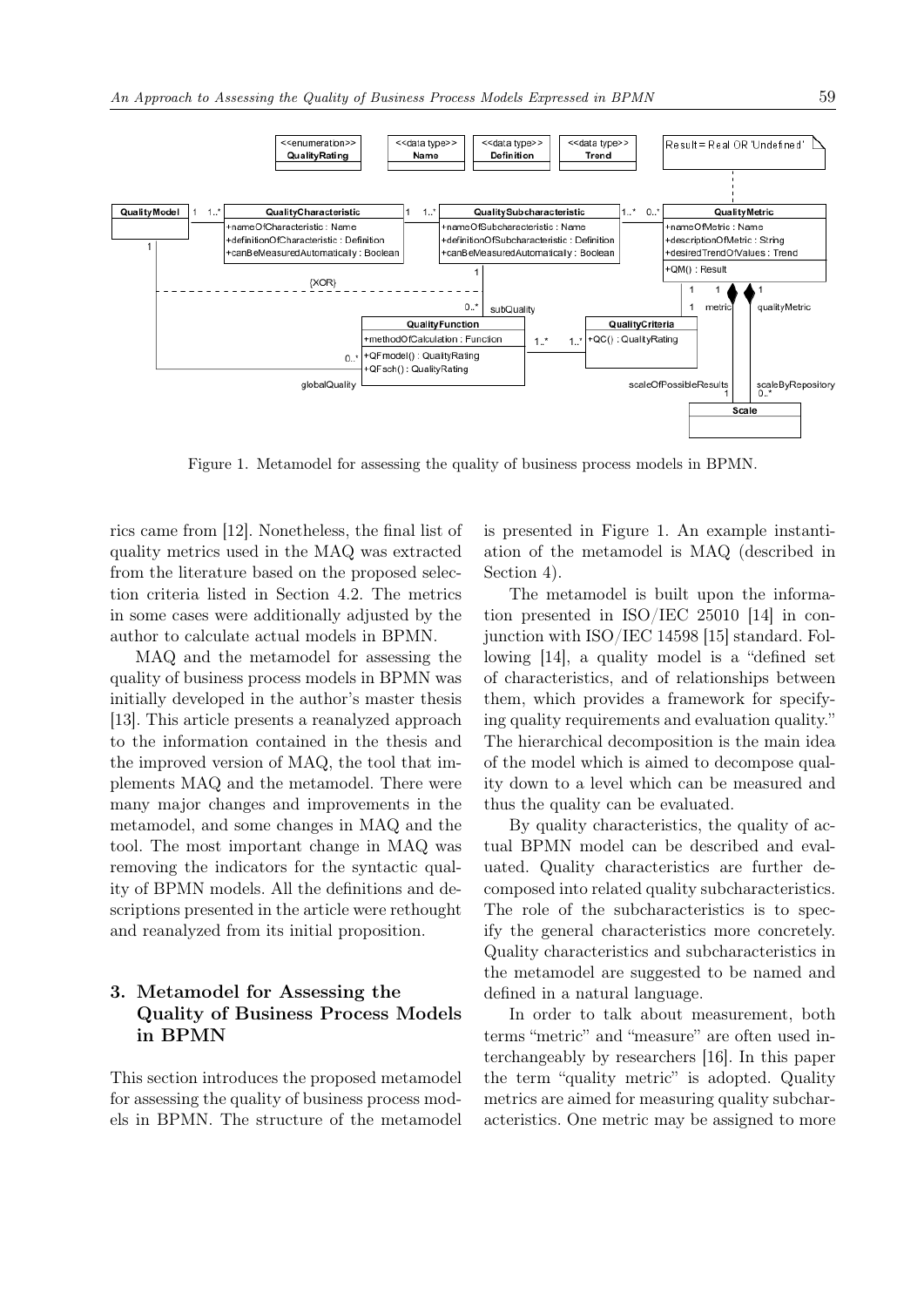than one subcharacteristic and as it is suggested in the standard more than one quality metric may be used to measure a quality subcharacteristic. A scale defines mathematically a theoretically possible results that a potential BPMN model may obtain for a specific quality metric, as a result from the calculation of the mathematical equation. The scale is also used to specify a scale of results obtained by a repository of actual models in BPMN – this scale is a subset of the scale of theoretically possible results. Each quality metric also owns a desired trend of values that are favorable for a metric. The trend can be described in a natural language, e.g. the lower obtained value of the quality metric by an actual BPMN model, the better quality of the model.

Quality rating defines rating levels for the measured values. In the metamodel, quality criteria are used to determine the rating levels associated with the results. The results are the obtained values on the scale of quality metric for a specific BPMN model. Finally, quality functions are used to assess the quality of quality subcharacteristics or the overall quality of the actual BPMN model. Quality functions base on the quality criteria and either quality subcharacteristic or a quality model, what is represented by a XOR constraint in the metamodel.

# <span id="page-3-1"></span>4. MAQ

The metamodel presented in Section [3](#page-2-0) defines the structure of MAQ. The metamodel may be used to produce other models for assessing the quality of business processes models in BPMN, MAQ is only one of the possible instantiations of the metamodel. The following subsections are aimed to present how the essential elements of MAQ were obtained.

# <span id="page-3-0"></span>4.1. Selection of Quality Characteristics and Quality Subcharacteristics

The set of quality characteristics and quality subcharacteristics subsequently determined and gathered together constitute a hierarchical structure of MAQ. In order to identify characteristics, a systematic literature review (SLR) was conducted. Following [\[17\]](#page-19-9), "a systematic literature review  $(\dots)$  is a means of identifying, evaluating and interpreting all available research relevant to a particular research question, or topic area, or phenomenon of interest." The goal of this review was to provide definitions of characteristics based on analysis of previous literature in the area. The synthesis of the literature was conducted using a well-defined methodology and search strategy with the specified two research questions being addressed: RQ1: "What quality characteristics of models exist?" and RQ2: "Which of the identified quality characteristics are suitable to the developing model?".

In order to make the process replicable, the search strategy consisted of several steps as outlined in [\[17\]](#page-19-9). At first, keywords were identified in order to minimize the effect of differences in terminologies. The following are the keywords that were formulated from the terms used in the domain and research questions; or their synonyms, alternate words and meaningful combinations: "BPMN," "business process models," "model-driven engineering," "conceptual modelling," "quality," "model quality," "quality characteristics," "quality goals," "quality of business process models." The keywords were used to build search queries in order to obtain relevant articles. Six queries were based on the Boolean AND to join keywords: 1) "model quality" AND "business process models" 2) "quality characteristics" AND "business process models" AND BPMN 3) "quality goals" AND "business process models" AND BPMN 4) "quality of business process models" 5) "conceptual modeling" AND "model quality" 6) "model-driven engineering" AND quality.

The search was conducted within the following electronic databases: ACM Digital Library, SpringerLink, ScienceDirect, Emerald, Academic Search Complete, Elsevier/ICM and ProQuest. Strategy for searching was conducted in two phases. In the first phase, the chosen publication channels were searched for. After eliminating duplicates and reading titles and abstracts in all of the found papers, the lit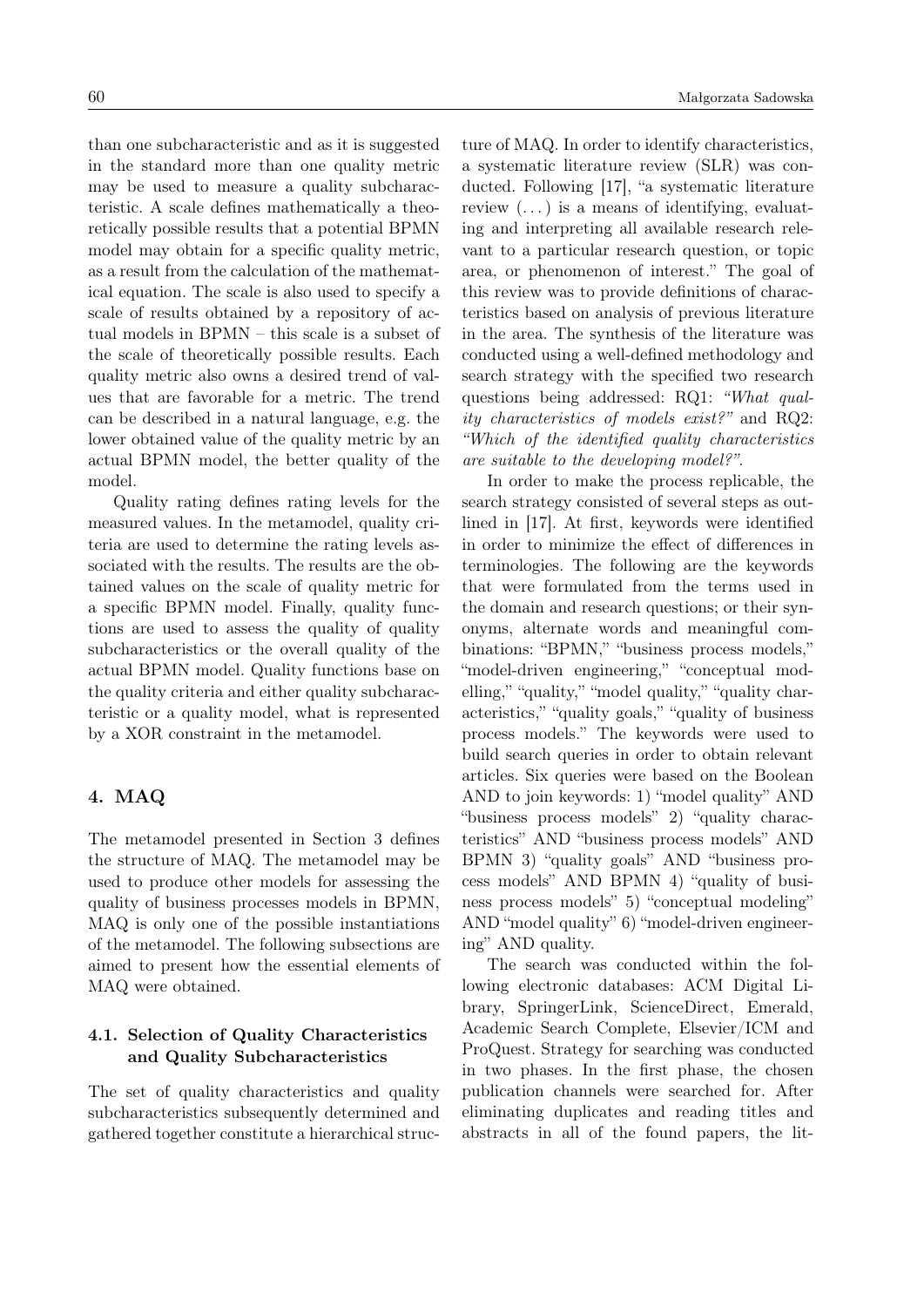erature was chosen for further reading based on the studies selection criteria. Two inclusion criteria were applied: "paper describes quality characteristics of models" and "paper must contain the search keywords." In spite of that, two exclusion criteria were used: "paper describes quality characteristics of software products" and "paper does not relate to Software Engineering/Development." Finally, the full body of the filtered literature was read and the literature relevant for this systematic literature review was identified. After the first phase of searching, the second phase was initiated in order to obtain a more representative set of studies. In this phase, the reference list of all the selected literature was scanned in order to discover more papers. Lastly, if the literature was claimed to be relevant, it was found in the electronic databases.

The first phase of searching resulted in 10 papers and second search phase additionally included 7 papers. The final list of primary studies included in systematic literature review contains the following papers:  $[3, 5, 11, 18-30]$  $[3, 5, 11, 18-30]$  $[3, 5, 11, 18-30]$  $[3, 5, 11, 18-30]$  $[3, 5, 11, 18-30]$ . The description of the studies with identified quality characteristics can be found in [\[13\]](#page-19-5).

To summarize, the primary studies describe 14 sets of quality characteristics of models. The obtained results concentrate mostly around characteristics of UML models (8 papers). The other resulting papers refer to characteristics for: conceptual models (3 papers), collaborative modelling including models (1 paper) and information models (2 papers). Only 3 papers were found which directly discuss quality characteristics of business process models, however, the studies are rather recent, from the years between 2010–2012.

In order to answer RQ1 and RQ2, definitions of characteristics from findings, explicitly relevant to BPMN models, were gathered together and compared against each other. The selected and systematized characteristics from the literature particularize the area of quality in order to be relevant for business process models in BPMN. Definitions of the quality characteristics and quality subcharacteristics of MAQ:

- 1. "Correctness" in accordance with an analysis in regards to making correct statements about the domain AND following BPMN notation according to the specification, e.g. not violating rules and conventions (well formedness and syntactic correctness).
	- a) "Syntactic correctness" model in BPMN is syntactically correct if all terms are used in accordance with the syntax rules of the BPMN notation.
	- b) "Semantic correctness" model in BPMN is semantically correct if it corresponds to the domain and the reality of the analysed situation.
- 2. **"Integrity"** description of all and only relevant elements of the domain, business process and purpose of modelling.
	- a) "Informational completeness" a correct scope of the BPMN model (does model in BPMN include all and only relevant features of the domain).
	- b) "Consistency" no contradictions in the model and the domain concepts are adequately represented in the model.
	- c) "Accordance with purpose" is when the BPMN model meets the original goals for why it was created.
- 3. "Modifiability" ability of the BPMN model to be modified or changed AND supporting reusability and extensibility.
	- a) "Changeability" support for changes or improvements.
	- b) "Reusability and extensibility" support for the model to be used in the creation of new models or extended with new terms.
- 4. "Complexity" related to the complexity of the BPMN model with the goal of simplicity and minimalism.
	- a) "Minimality and simplicity" if the BPMN model contains the minimum possible constructs.
- 5. "Understandability" satisfaction of the users and their comprehensibility AND an aesthetics of BPMN model.
	- a) "User comprehensibility" being understandable by users – both human and tools.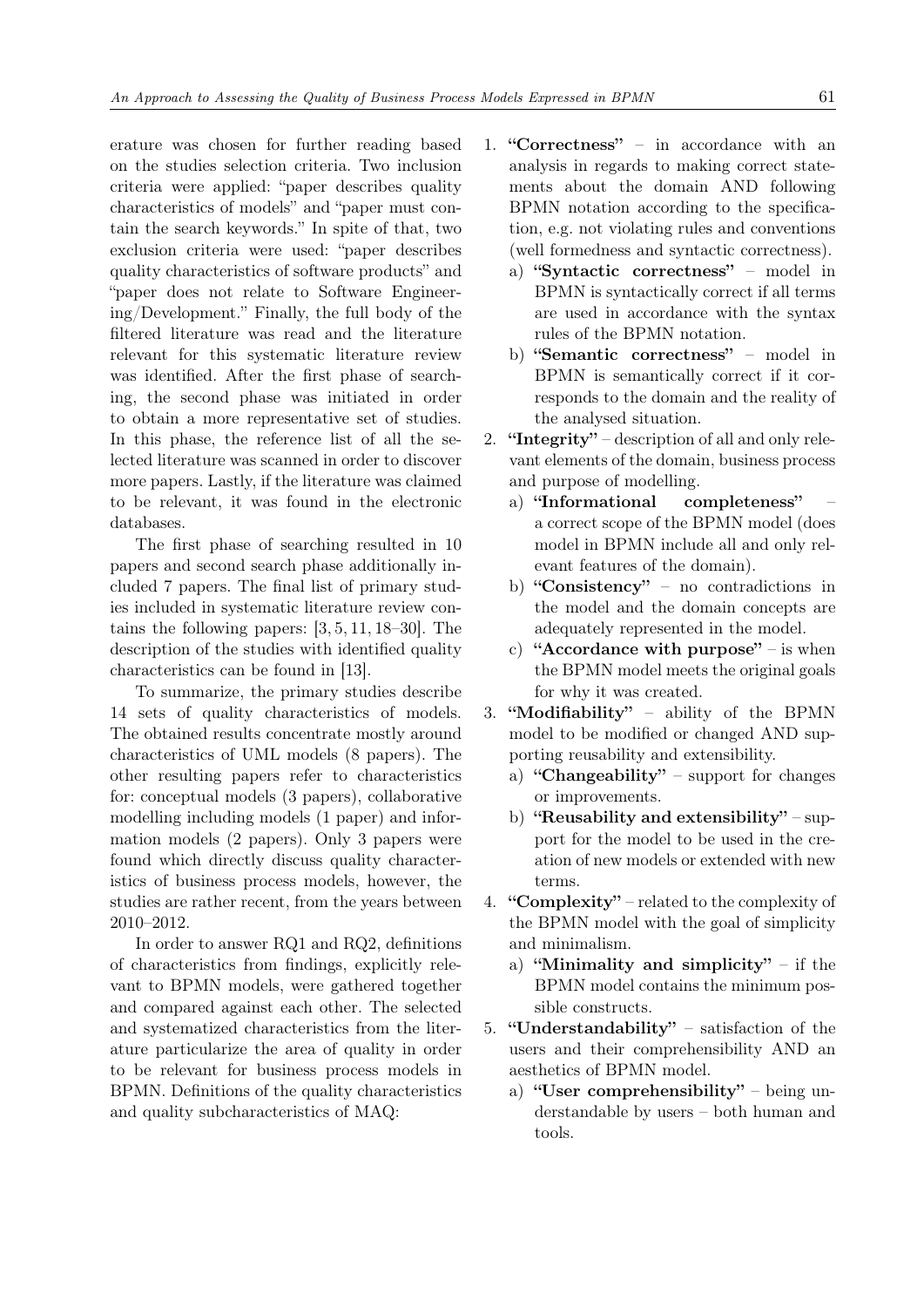b) "Aesthetics of model" – when the organization of the BPMN model is pleasing and improving the look in order to ease its understanding.

## Important remarks to MAQ:

(1) MAQ considers only models with the ensured correctness. A BPMN model must be syntacticaly and semantically correct before the model quality can be assessed. This decision is motivated by the fact that it is useless to assess further quality factors if the model does not adhere to the syntax rules of the BPMN notation (syntactic correctness) and does not correspond to the reality of the analysed situation (semantic correctness). Similarly, as it is useless to discuss the quality of the software which does not fulfil customer requirements.

(2) MAQ only provides but does not take into further consideration characteristics with canBe-MeasuredAutomatically=false. Investigation of these characteristics is an area of further research.

### <span id="page-5-0"></span>4.2. Selection of Quality Metrics

Having outlined the quality subcharacteristics (Section [4.1\)](#page-3-0), an important question arose such as how to measure the subcharacteristics and how to interpret the measured values. In order to evaluate the quality of subcharacteristics, a set of metrics to measure models of business processes was required. The relevant metrics were identified by performing a literature review restricted by a proposed set of selection criteria. The focus of literature search was to obtain quality metric(s) for each of the quality subcharacteristics, the knowledge of how to calculate each metric and what its values mean.

For each quality subcharacteristic, a metric or a set of metrics were chosen from the literature and rationalized. The choice was based on the selection criteria, which were questions that relevant literature describing metric had to affirmatively answer. Selection criteria for the literature were as follows:

1. Is the metric useful (or can the metric be useful after changes or adjustments) for the context of modelling of business processes in BPMN?

- 2. Is it possible to calculate the metric for business process models in BPMN (directly or after changes or adjustments)?
- 3. Is the method of calculating the metric well described in the literature (or is it possible to propose the method of calculating the metric logically)?
- 4. Is there a general trend that identifies a good or bad value of the metric known in the literature?
- 5. Do not the metrics limitations exclude it from being applicable to the relevant subcharacteristic(s)?

Only a few of the selected metrics were created for BPMN models, e.g. Control-flow Complexity metric [\[31\]](#page-19-12) or Cross-connectivity metric [\[32\]](#page-19-13). Many more metrics were originally proposed in the related to BPMN areas, e.g. to measure UML models [\[5,](#page-18-4) [30\]](#page-19-11), to measure business processes modelled in the YAWL language [\[33\]](#page-20-1), or were adjusted to a new purpose from mature metrics used in software engineering, especially used in object-oriented software engineering, e.g.  $[1, 8, 34]$  $[1, 8, 34]$  $[1, 8, 34]$ .

The metrics selected from the literature are listed below. As previously explained, for some metrics it was necessary to introduce and apply additional assumptions, adjustments or changes in order to be able to use the metrics on the actual models in BPMN. One general assumption to the method of calculation of metrics from the literature was adopted in this paper. There are 5 different types of gateways in BPMN. These five types of gateways are: Exclusive Gateway, Event-Based Gateway, Inclusive Gateway, Parallel Gateway and Complex Gateway. In MAQ both Data-Based Exclusive Decision/Merge Gateway and Event-Based Exclusive Decision/Merge Gateway are considered as XOR gateways wherever XOR gateway is stated in the definition of the metric. The distinction between data-based and event-based XOR gateways is based on whether the information required to make the decision is available within the process (data-based is used) or comes from an external source (event-based is used). But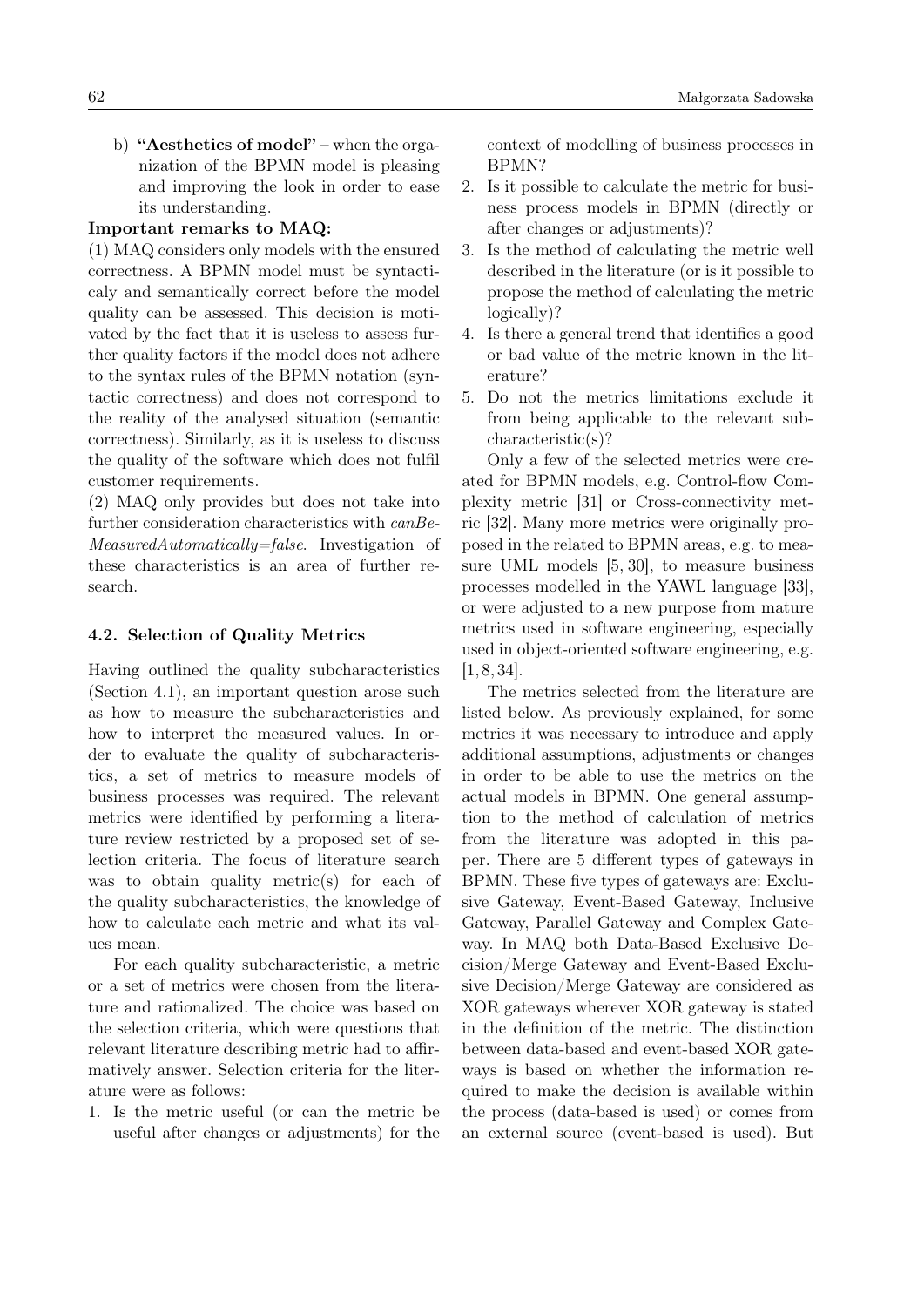both XOR represents a decision to take exactly one path in the flow so from the point of view of metrics in MAQ they are considered as XOR gateways and calculated in the same way.

Details of the selected quality metrics and the applied changes to their original definitions are presented below. Due to the fact of the limited space, in order to get familiar with a method of calculating of metrics, please refer to the indicated literature references.

# 1. Coupling metric (CP) [\[8\]](#page-19-0)

Short description: CP metric calculates the degree of coupling, which is related to the number of interconnections among the tasks of a process model.

Desired values: Low CP values are desired. The higher coupling value of the process, the more difficult it is to change the process and the higher probability that there will be errors in the process.

Assumptions or changes: The original metric [\[8\]](#page-19-0) considers AND, OR, XOR gateways and does not provide the method of how one should calculate connected function between gateways. In order to be able to calculate actual examples of BPMN models two additional assumptions to the method of calculating the metric were required:

 $t_1, t_2$  – activities;  $g_1, \ldots, g_n$  – gateways

a) connected 
$$
(t_1, t_2) = 0
$$
, if  $(t_1 \rightarrow g_1 \rightarrow \dots \rightarrow g_n \rightarrow t_2) \land (g_1 \neq \dots \neq g_n) \land (t_1 \neq t_2)$ 

b) connected $(t_1, t_2) = 0$ , if  $(t_1 \rightarrow$  Complex Gateway  $\rightarrow t_2$ )  $\wedge$   $(t_1 \neq t_2)$ 

Following examples illustrate situations where the assumptions are needed:



# 2. Control-flow Complexity metric (CFC) [\[31,](#page-19-12) [35\]](#page-20-3)

Short description: CFC is an additive metric. In order to calculate the complexity of a process, one should add the control-flow complexity value of all split and join constructs. Desired values: Low CFC values are desired. The greater the overall structural complexity of a process is, the higher value of the CFC will be obtained.

Assumptions or changes: CFC metric distinguishes between AND, OR, XOR gateways. In order to allow calculating actual BPMN models with all possible constructions, in MAQ split for Complex Gateways results in value 0 so that it does not change the result of calculations of CFC metric for the whole BPMN model. Further research may consider changing this method of calculating Complex Gateway.

### 3. Cross-connectivity metric (CC) [\[32\]](#page-19-13)

Short description: Let a process model be given by a set of nodes and a set of directed arcs. Each arc goes from a source node to a destination node. CC metric is designed to measure the strengths of arcs between model nodes. It aims to capture the cognitive effort to understand the relationship between every pair of process model elements.

Desired values: High CC values are desired. The more difficult it is to understand the model or the model is more likely to include errors; the lower the CC value is assigned to the model.

Assumptions or changes: CC metric is very sensitive to the syntactic correctness of the BPMN model. The following is a list of additional assumptions that were applied to CC metric so that the algorithm could calculate the actual BPMN models:

a) The original CC metric [\[32\]](#page-19-13) does not address the problem of BPMN models with events and how events influence the results. In BPMN it is hard to model without events. For different types of events (start events, end events and intermediate events) the weight of node is assumed to be equal 0. Further research should provide information if this value should be different or if there should be a spectrum of weights for different event nodes.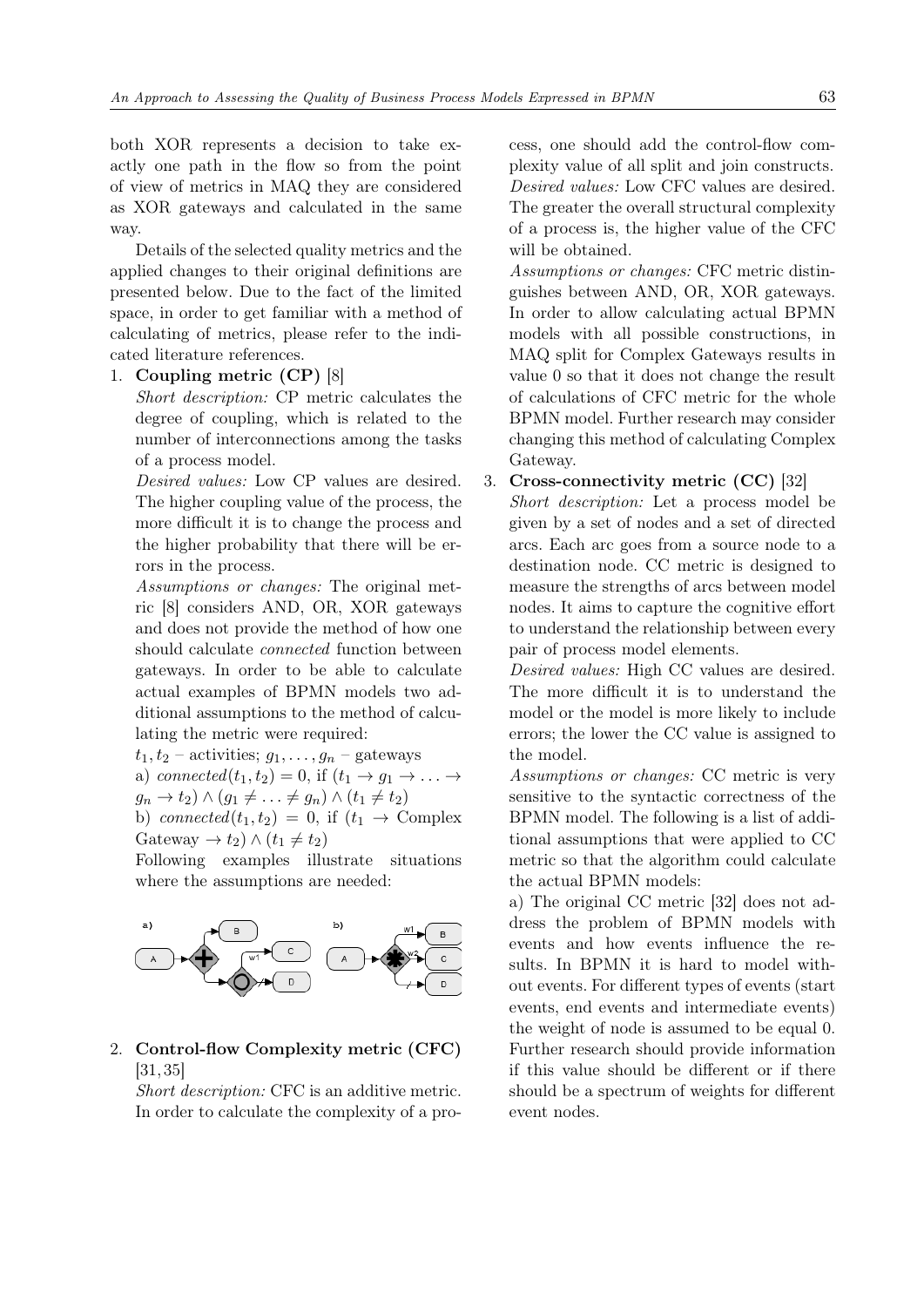b) The original CC metric [\[32\]](#page-19-13) does not consider type of gateway other than AND, OR, XOR. In order to allow calculating actual BPMN models, metric result for the models with Complex Gateways is currently set as "Undefined." Further research may consider stating this value.

c) CC metric cannot calculate business process models smaller than two elements (e.g. two tasks), however it seems to be of minor importance because the majority of models are more complex.

d) Following Vanderfeesten et al. [\[32\]](#page-19-13), CC metric is based on the assumption that tasks in a model have at most one input and output arc while connectors can have multiple input and output arcs. Therefore, the metric result for other BPMN models is currently set as "Undefined."

# 4. Imported Coupling of a Process metric (ICP) [\[1\]](#page-18-0)

Short description: ICP is a coupling metric that focuses on process if it is highly dependent on external services offered by other processes.

Desired values: Low ICP values are desired. The higher ICP value, the more dependent the process is on the services offered by other processes, what might increase delays, costs and error probability.

Assumptions or changes: Metrics in MAQ ought to provide a value for the whole BPMN model. The original ICP metric by Khlif et al. [\[1\]](#page-18-0) calculates a result for each single task or sub-process in BPMN model. In MAQ, ICP metric for the whole business process model is defined as the greatest ICP value obtained by any of its tasks or sub-processes. Additionally, in order to properly calculate ICP values for models in BPMN, associations and data associations should also be included. Therefore the changed metric counts the sent message flows, sequence flows, associations and data associations.

# 5. Exported Coupling of a Process metric (ECP) [\[1\]](#page-18-0)

Short description: ECP is a coupling metric that focuses on process and its influence on the whole model based on how many other processes dependent on its services.

Desired values: Low ECP values are desired. The higher ECP value, the more other processes depend on the services of the process, what might increase delays, costs and error probability.

Assumptions or changes: The assumptions for ECP are nearly the same as the assumptions for ICP, but for the fact that the changed metric counts the received message flows not the sent message flows.

6. Fan-in/fan-out metric (FIO) [\[36\]](#page-20-4)

Short description: FIO metric can be used to analyse the complexity of business process model based on the modular structure. Modular modelling is supported in BPMN by sub-processes. The metric is similar to the metric proposed by Khlif et al. [\[1\]](#page-18-0), however, it does not include length.

Desired values: Low FIO values are desired. The higher structural complexity of a model or sub-model according to the FIO value, the more difficult it is to use the model and there is more likelihood that it is badly designed. Assumptions or changes: Metrics in MAQ ought to provide a value for the whole BPMN model. The original FIO metric [\[36\]](#page-20-4) counts only sub-processes (it does not count tasks) and calculates a separate result for each single sub-process in BPMN model. In MAQ, FIO metric for the whole business process model is defined as the greatest FIO value obtained by any of its sub-processes. Due to the fact that from the definition of the metric it is not clear what should be adopted if the model does not have a modular structure, if the model does not have sub-processes, in MAQ FIO value is assumed to be equal zero.

# 7. Number of Activities, Joins and Splits (NOAJS) [\[37\]](#page-20-5)

Short description: Splits in BPMN do not necessarily have corresponding joins. NOAJS complexity metric can measure such not well structured processes based on counting activities, joins and splits together.

Desired values: Low NOAJS values are desired.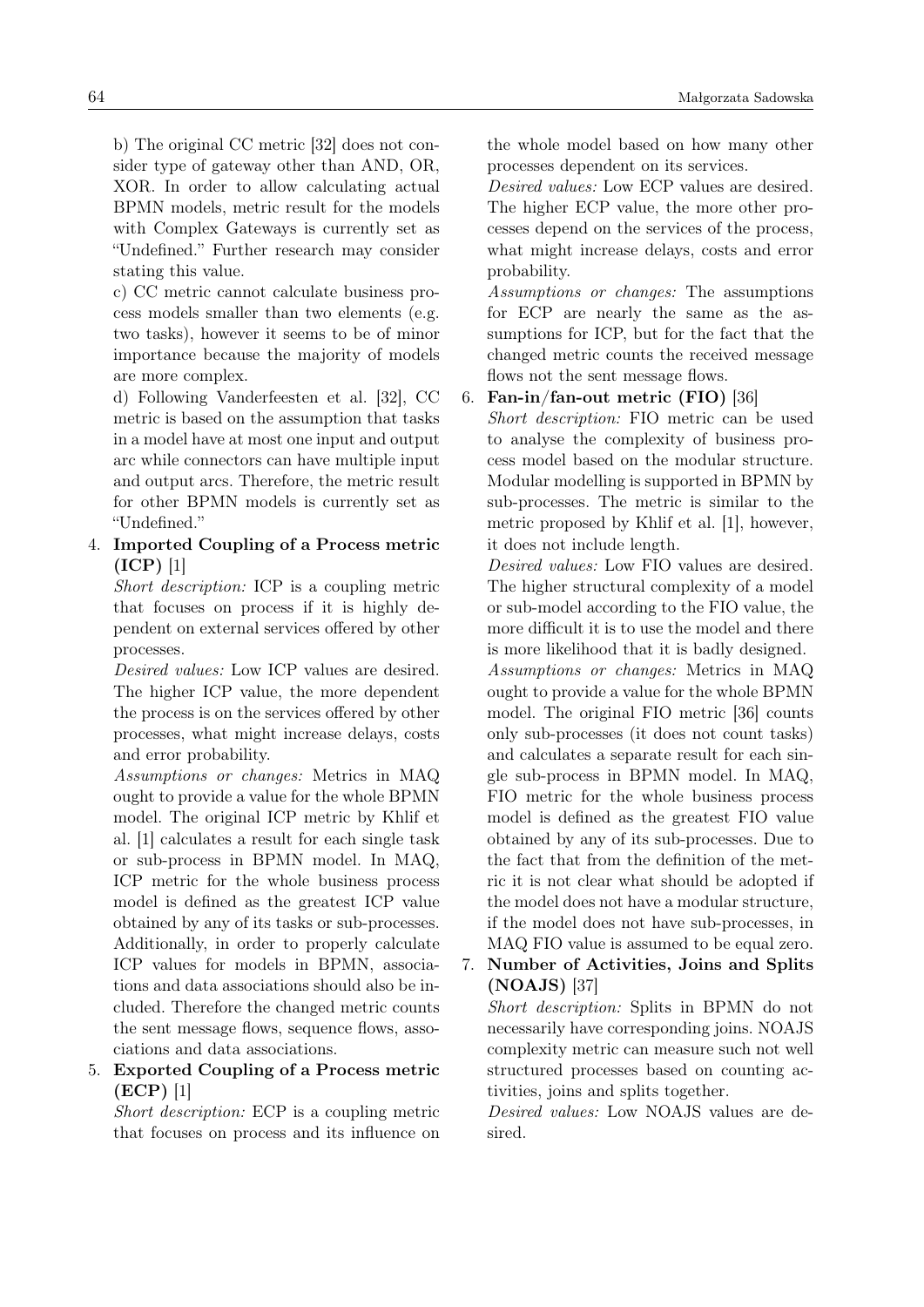Assumptions or changes: None.

# 8. Interface complexity of an activity metric (IC) [\[37\]](#page-20-5)

Short description: IC metric can be used to evaluate the complexity of processes.

Desired values: Low IC values are desired.

Assumptions or changes: From the original definition of the metric [\[37\]](#page-20-5), it is not clear how Length should be calculated for BPMN models. In MAQ, it is calculated as follows: Length=1 for a task element and Length=3 for a sub-process (representing sub-processes as a collection of activities).

Metrics in MAQ ought to provide a value for the whole BPMN model. The original IC metric [\[37\]](#page-20-5) calculates a result for each single activity. In MAQ, IC metric for the whole model is defined as a sum of all IC values obtained by all activities in the model. These will reduce a limitation of the original metric, which can give the result zero as the value of complexity if an activity has no external interactions, e.g. for the end activities of the process.

Assumption for the following points 10, 11 and 12 describing Halsted-based Process Complexity metrics: The following refinement of the metrics is used in MAQ:

 $n_1$  – number of unique activities, splits, joints and control-flow elements.

 $n_2$  – number of unique data objects, data inputs, data outputs and data stores (duplicates removed).

 $N_1$  – number of unique types of activities and control-flow elements used in BPMN model, e.g. task, sub-process, XOR gateway, OR gateway, etc.

 $N_2$  – number of unique data types used in the BPMN model – data objects, data inputs, data outputs and data stores.

# 9. Halsted-based Process Difficulty metric (HPC\_D) [\[37\]](#page-20-5)

Short description: HPC D is a quantitative measure of complexity and is aimed to calculate a difficulty of the process.

Desired values: Low values are desired.

Assumptions or changes: HPC\_D has a limitation, because its value cannot be calculated if  $n_2$  equals 0. In MAQ, the result of such calculation is set as "Undefined."

10. Halsted-based Process Length metric (HPC\_N) [\[37\]](#page-20-5)

Short description: HPC  $\,$  N is a quantitative measure of complexity and is aimed to calculate a length of the process.

Desired values: Low values are desired.

Assumptions or changes: HPC\_N metric can be calculated only if  $(n_1>0 \text{ and } n_2>0)$ , otherwise it cannot be calculated because the log value is undefined. In MAQ, the result of such calculation is set as "Undefined."

11. Halsted-based Process Volume metric (HPC\_V) [\[37\]](#page-20-5)

Short description: HPC V is a quantitative measure of complexity and is aimed to calculate a volume of the process.

Desired values: Low values are desired.

Assumptions or changes: HPC\_V metric can be calculated only if  $(n_1+n_2>0)$ , otherwise it cannot be calculated because the log value is undefined. In MAQ, the result of such calculation is set as "Undefined."

12. Sequentiality metric  $(S(G))$  [\[12\]](#page-19-4)

Short description:  $S(G)$  is a structural metric. The sequentiality ratio is the number of arcs between none-connector nodes divided by the number of arcs.

Desired values: High S(G) values are desired. The higher S(G) value, the less likely it is to have errors in the overall model.

Assumptions or changes: None.

13. Number of Nodes metric (Sn(G)) [\[12\]](#page-19-4) Short description:  $Sn(G)$  is a structural metric that calculate the number of nodes of process model.

Desired values: Low Sn(G) values are desired. The higher Sn(G) value, the more likely it is to have errors in the overall model.

Assumptions or changes: None.

14. Number of Activities metric (NOA) [\[37\]](#page-20-5)

Short description: NOA metric sums up activities in a business process model. It is a simple and popular metric that can be used to measure complexity.

Desired values: Low NOA values are desired.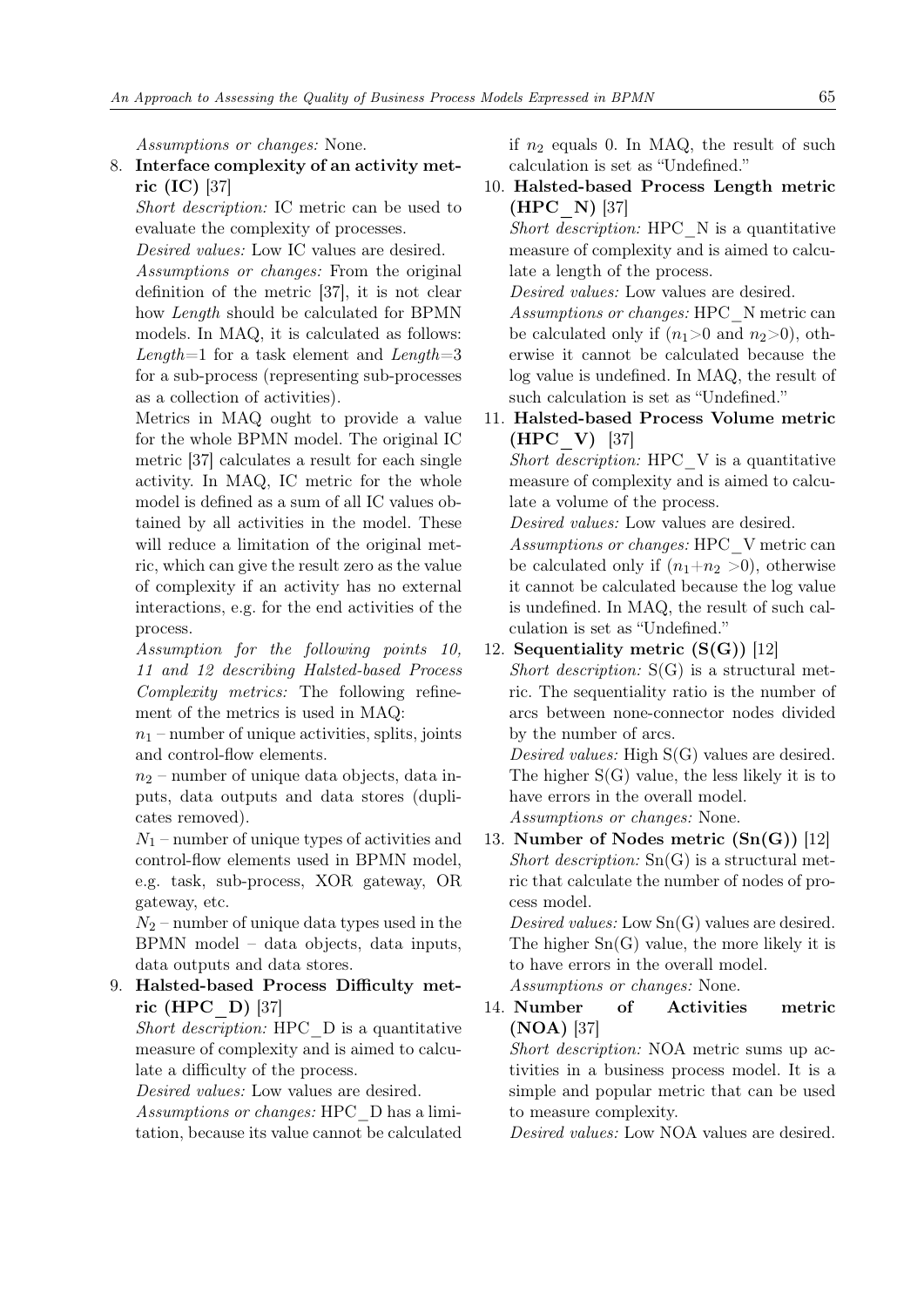Assumptions or changes: None.

15. Coefficient of Connectivity metric  $(CNC(G))$  [\[12\]](#page-19-4)

Short description:  $CNC(G)$  is a structural metric. The coefficient of connectivity gives the ratio of arcs to nodes in BPMN models. Desired values: Low CNC(G) values are desired. The higher  $CNC(G)$  value, the more likely it is to have errors in the overall model. Assumptions or changes: None.

16. Cognitive complexity measure (W) [\[33\]](#page-20-1) Short description: Cognitive complexity measure is a cognitive weight proposed to measure the effort needed for comprehending the model.

Desired values: Low W values are desired. The higher W value, the more difficult it is to understand the model.

Assumptions or changes: Cognitive weights of business process model elements in [\[33\]](#page-20-1) were proposed for YAWL language. Based on the analogy with BPMN language, the adequate cognitive weights for BPMN models are proposed in Table [1.](#page-10-0) In MAQ, the cognitive weight of a BPMN model is defined as a sum of the cognitive weights of its individual elements.

17. Density metric  $(D(G))$  [\[12\]](#page-19-4)

Short description:  $D(G)$  is a structural metric that calculates the ratio of the total number of arcs to the maximum number of arcs. Desired values: Low  $D(G)$  values are desired. The higher  $D(G)$  value, the more likely it is to have errors in the overall model.

Assumptions or changes: None.

The chosen quality metrics were assigned to quality subcharacteristics of MAQ based on information derived from the literature. Some metrics are useful for more than one subcharacteristic (please refer to metamodel in Fig. [1\)](#page-2-1).

Rationale for assigning metrics to subcharacteristics is as follows:

Quality subcharacteristic: "Changeability" has the following metrics assigned:

- $CP$  The lower value of coupling, the easier to change the process [\[8\]](#page-19-0).
- CFC Models with a reasonable complexity are easier to be modified and maintained.

The metric may help to develop simpler processes when it is possible [\[35\]](#page-20-3). Following [\[38\]](#page-20-6), CFC metric is suitable to measure changeability.

- $D(G)$  and  $S(G)$  In [\[4\]](#page-18-3), conducted experiments showed that Density and Sequentiality metrics are closely connected with modifiability.
- $HPC\_D$ ,  $HPC\_V$  and  $HPC\_N$  Metrics can predict maintenance effort [\[37\]](#page-20-5).
- ECP and ICP Business process models that have high coupling metric are difficult to be changed or maintained because they have a high level of informational dependency between activities [\[1\]](#page-18-0).

Quality subcharacteristic: "Reusability" and extensibility has the following metric assigned:

– FIO – In accordance with [\[36\]](#page-20-4), FIO metric detects poor modularization. If modularization is used in a reasonable way, dividing a model in modular sub-models can lead to smaller, reusable models.

Quality subcharacteristic: "Minimality and Simplicity" has the following metrics assigned:

– FIO – Following [\[36\]](#page-20-4), if the examined sub-process in the model has both large fan-in and fan-out, this may indicate that the model does not have an appropriate size or was not partitioned into modules in a sensible way. Redesigning in this situation could improve the sub-process.

– NOA and NOAJS – These simple metrics may show models that are badly designed with an excessive number of activities [\[1\]](#page-18-0).

Quality subcharacteristic: "User comprehensibility" has the following metrics assigned:

- $CFC It$  is easier to understand and maintain business process models which have low complexity. Business processes should minimize their complexity in order to be helpful to the various stakeholders [\[35\]](#page-20-3). Following [\[38\]](#page-20-6), CFC metric is suitable to measure understandability.
- $CC Models$  with a high cross-connectivity can facilitate understanding of business processes among various stakeholders [\[32\]](#page-19-13).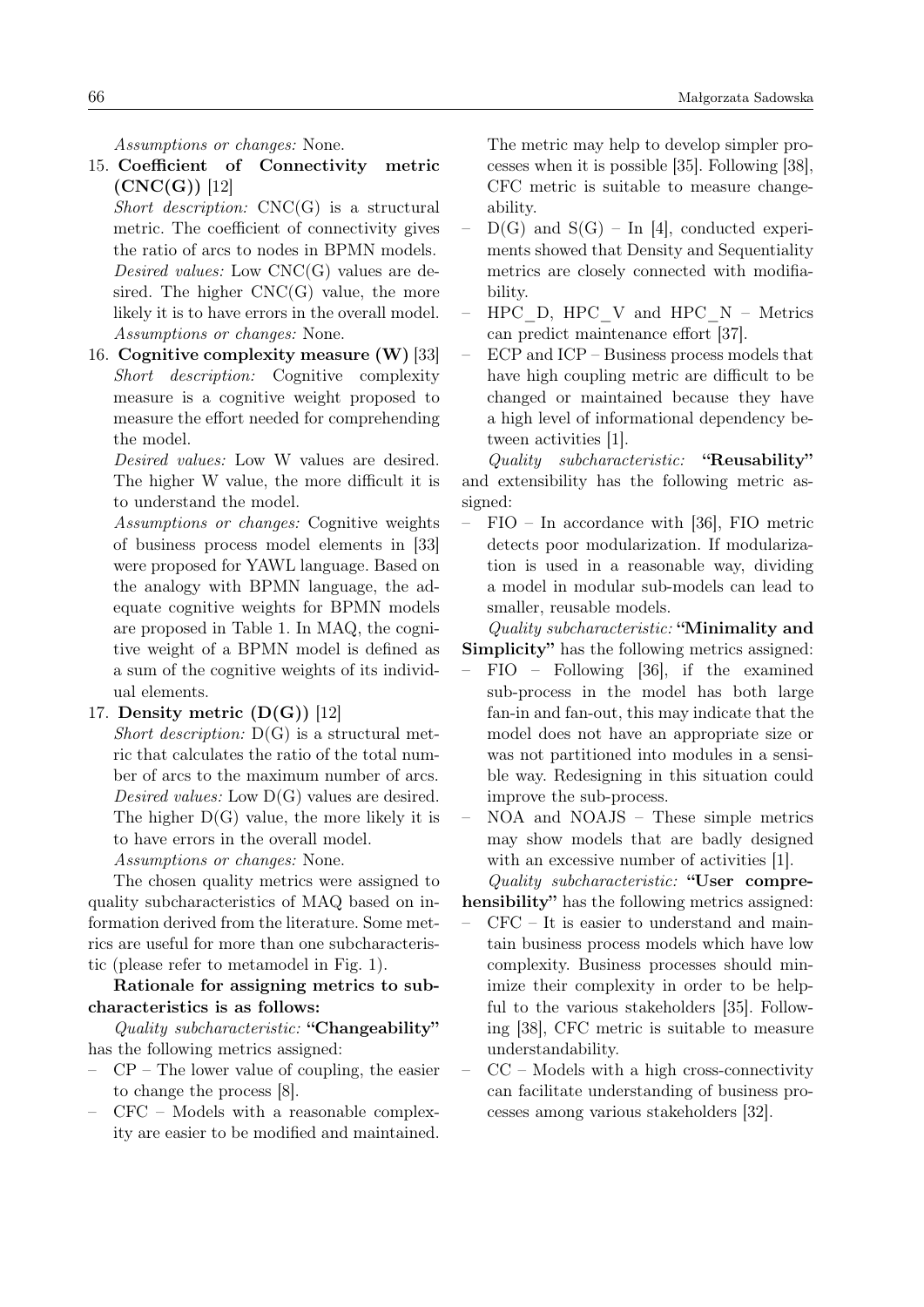| <b>BPMN</b> structure                                                                                                                                                                                                                                                      | <b>BPMN</b><br>symbol                        | $\textit{Cognitive}$<br>weight |
|----------------------------------------------------------------------------------------------------------------------------------------------------------------------------------------------------------------------------------------------------------------------------|----------------------------------------------|--------------------------------|
| Single consecutive step in a work-flow                                                                                                                                                                                                                                     | Task $\rightarrow$ Task2 $\rightarrow$ Task3 | $\mathbf{1}$                   |
| All joins. In [33], the metric was originally defined only for business process<br>models that are well-structured. In BPMN, corresponding joins are not<br>necessary. The weight of join elements is considered as equal to the cognitive<br>weight of sequence elements. | Task2<br>Task3                               | 1                              |
| XOR-split (exactly one of two branches is chosen)                                                                                                                                                                                                                          | Task2<br>Gatew<br>Task3                      | $\overline{2}$                 |
| XOR-split (exactly one of more than two branches is chosen)                                                                                                                                                                                                                | Task<br>Task2<br>Gateway<br>Task3            | 3                              |
| AND-split                                                                                                                                                                                                                                                                  | Task2<br>Task3                               | $\overline{\mathbf{4}}$        |
| OR-split or Complex Gateway                                                                                                                                                                                                                                                | Task2<br>Task3                               | 7                              |
| Sub-process (can be used for decomposing BPMN models)                                                                                                                                                                                                                      | Sub-Process<br>ш                             | $\mathbf{2}$                   |
| Start or End event                                                                                                                                                                                                                                                         | Task                                         | $\overline{2}$                 |
| Intermediate event (both intermediate events attached to the boundary<br>of activities and intermediate events within the normal flows)                                                                                                                                    | >©)                                          | 3                              |

<span id="page-10-0"></span>Table 1. Proposition of cognitive weights for BPMN models in Cognitive Complexity Measure.

- NOA and NOAJS The metrics provide some information about the understandability of designs [\[37\]](#page-20-5).
- W The measure can state whether models are easy or difficult to comprehend [\[33,](#page-20-1) [38\]](#page-20-6).
- FIO The metric was developed for analysing the modularization; modular sub-processes can help to make the model easier to comprehend [\[36\]](#page-20-4).
- $Sn(G), CNC(G)$  and  $S(G)$  In [\[4\]](#page-18-3), conducted experiments showed that the metrics are closely connected with user's understandability.
- CP High complexity in a process may result in bad understandability, therefore, process complexity should be kept in low level [\[8\]](#page-19-0).

– IC – The metric is a measure of complexity of process models and complexity measures the understandability of a design [\[1\]](#page-18-0).

Quality subcharacteristic: "Aesthetics of diagrams" has the following metrics assigned:

- CP Business process models with high CP metric have complicated connections, which can be reflected in the organization of BPMN models [\[8\]](#page-19-0).
- ICP and ECP The organization of BPMN models with high ICP or ECP metrics may not be clear and thus difficult to understand. The coupling metrics detect models in which multiple processes depend on each other, which may influence the look of the whole design.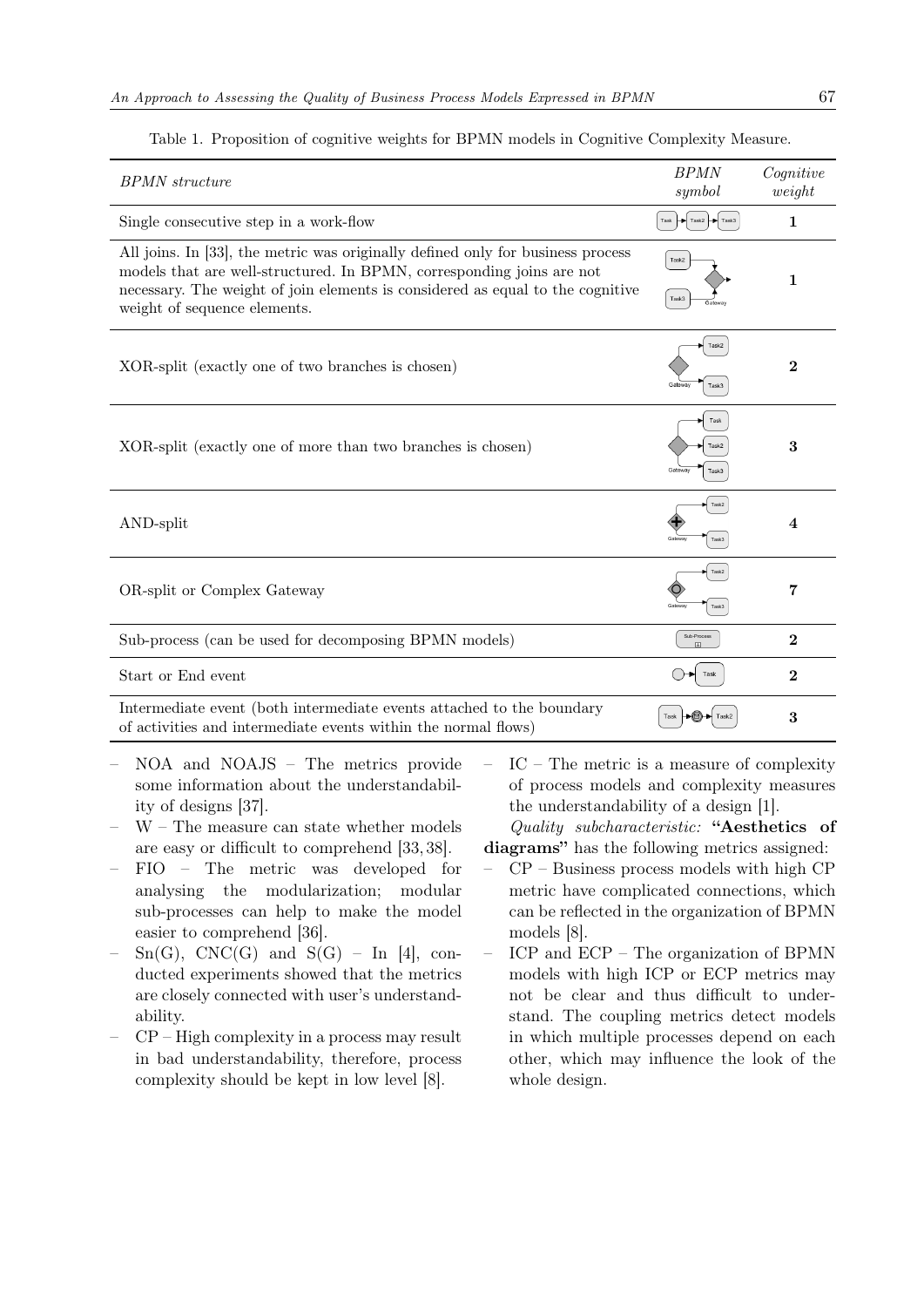

<span id="page-11-0"></span>Figure 2. A schema of the hierarchical structure of MAQ.

 $CNC(G)$  – In formal esthetics the coefficient of network complexity measure is considered with the notion of elegance [\[37\]](#page-20-5).

Figure [2](#page-11-0) presents a schema of the hierarchical structure of the extracted quality characteristics, quality subcharacteristics and quality metrics.

### <span id="page-11-1"></span>4.3. Selection of Quality Criteria

Very rarely does it happen that the literature indicates which values of metrics are good or bad, and an accurate analysis of the results is mostly left to the user. This is not a problem if the user is an expert and a quick analysis of multiple metrics and models is not required. The purpose of MAQ is to automate the process of model quality assessment. Therefore, it is very important to define exact quality criteria as functions that appraise the results of quality metrics.

More often than specific numbers, the authors of metrics indicate the general trend of metrics' results, e.g. the lower (higher) value of a metric, the better model. Therefore, one of the selection criteria for the literature in Section [4.2](#page-5-0) rejected literature and metrics for which this trend was not clear. With this knowledge in mind, quality criteria for metrics based on the results obtained from measuring models from a pre-prepared BPMN repository. The repository contained 57 business process models in BPMN; collected from five different Internet sources [\[13\]](#page-19-5). The identified BPMN models had varying quality in different sources because they were created by users with different levels of experience in BPMN. The repository contained officially correct BPMN examples given by the OMG, models from master and doctoral theses and models created by various individuals, who had less experience with BPMN. This variety of models helped to define which results of metrics were obtained by high and low quality models. An effort was made to collect models of diverse quality, however it poses a threat to validity. In order to be able to examine the repository of BPMN models and to propose quality criteria, two tools were needed:

- 1. A tool that implements all the chosen quality metrics from Section [4.2.](#page-5-0) This tool was created and is reviewed in Section [5.](#page-13-0)
- 2. Additional statistical software which contains tools for clustering. In this case Weka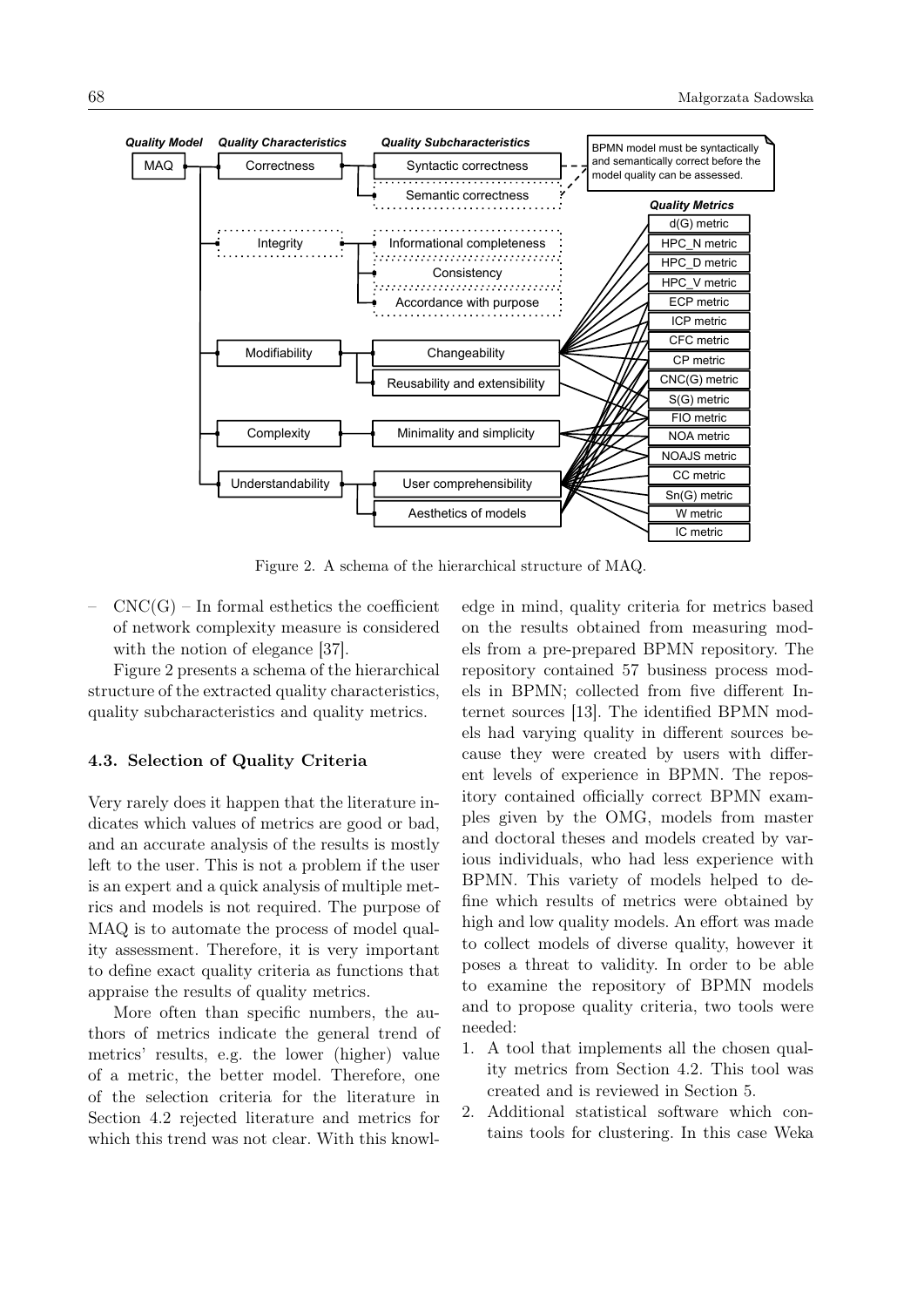software was chosen and simple k-means function was selected for clusterization.

The algorithm of k-means clustering was developed by Hartigan and Wong [\[39\]](#page-20-7). In MAQ, in the k-means clustering function, the k value was declared as equal 4 or 2, based on the results of metrics used on the repository. The seed value for each metric was chosen individually as integer value without rounding from the equation: maximal metric's value minus minimal metric's value divided by 2.

Quality rating in MAQ is defined as an ordinal scale that describes whether the result of the metric is of good or bad quality on a scale of Class A (highest) through Class E (lowest). The chosen scale is ordinal since the quantitative levels of quality had varying distances between them for each metric. For example, the range of values obtained from the BPMN repository for CP metric had a range of 0 to  $0.\overline{3}$  and the CFC metric had a range from 0 to 16. Clearly, the ranges between metrics were different in practice and not easily comparable without the use of an ordinal scale. The ordinal scale was created using results of measurements of the repository. The values for each entity of the ordinal scale were based on an interval of values which were relevant to each metric. For example, the CFC metric had an observed range from 0 to 16. The trend of values for each metric suggests what are good or bad values in terms of quality for each metric. This information was used to assign intervals to quality ratings. For example, in the case of CFC metric, the value should be low in order to attain a good quality. Clusterization of the metric was then used to create intervals of ordinal elements, e.g. zero to one for Class A, from one to four for Class B, etc.

The example calculations of quality criteria presented below, are based on CP metric. A full list of the defined quality criteria is available in [\[13\]](#page-19-5).

Summary of CP metric:

- Type of measurement method: Objective,
- Scale of theoretically possible results: Real from zero to infinity,
- Scale of results obtained by models from the repository: [0.0, 0.333333],

– Low CP values are preferable for high quality models.

Weka software settings: Simple k-means function, Number of clusters: 4, Seed: 0. Clusters obtained through the use of the software were as follows: cluster 0: 0.114167, cluster 1: 0.176786, cluster 2: 0.064361, cluster 3: 0.003934.



 $\div$  S1  $\equiv$  S2  $\triangle$  S3 + S4  $\Rightarrow$  S5

Figure 3. Result of measures of CP metric on the repository of BPMN models.

Table 2. Assignment of results to quality ratings

| Range of results     | Quality Rating |
|----------------------|----------------|
| [0.0, 0.003934]      | Class A        |
| [0.003934, 0.064361] | Class B        |
| [0.064361, 0.114167) | Class C        |
| [0.114167, 0.176786) | Class D        |
| $[0.176786, \infty)$ | Class E        |

The obtained quality criteria for CP metric:

| $QC() = \left\{ \begin{array}{ll} Class\ A, {\rm if}\ CP \in [0.0, 0.003934) \\ Class\ B, {\rm if}\ CP \in [0.003934, 0.064361) \\ Class\ C, {\rm if}\ CP \in [0.064361, 0.114167) \\ Class\ D, {\rm if}\ CP \in [0.114167, 0.176786) \\ Class\ E, {\rm if}\ CP \in [0.176786, \infty) \end{array} \right.$ |
|-------------------------------------------------------------------------------------------------------------------------------------------------------------------------------------------------------------------------------------------------------------------------------------------------------------|

#### 4.4. Selection of Quality Functions

Quality functions combine the results of quality criteria for both quality subcharacteristics and the overall quality of actual BPMN models. In this way, they indicate whether the model quality is good or bad. More specifically, the result of quality function for e.g. "Minimality and Simplicity" subcharacteristic has to combine results of quality criteria for FIO, NOA and NOAJS metrics. Based on this example, the quality func-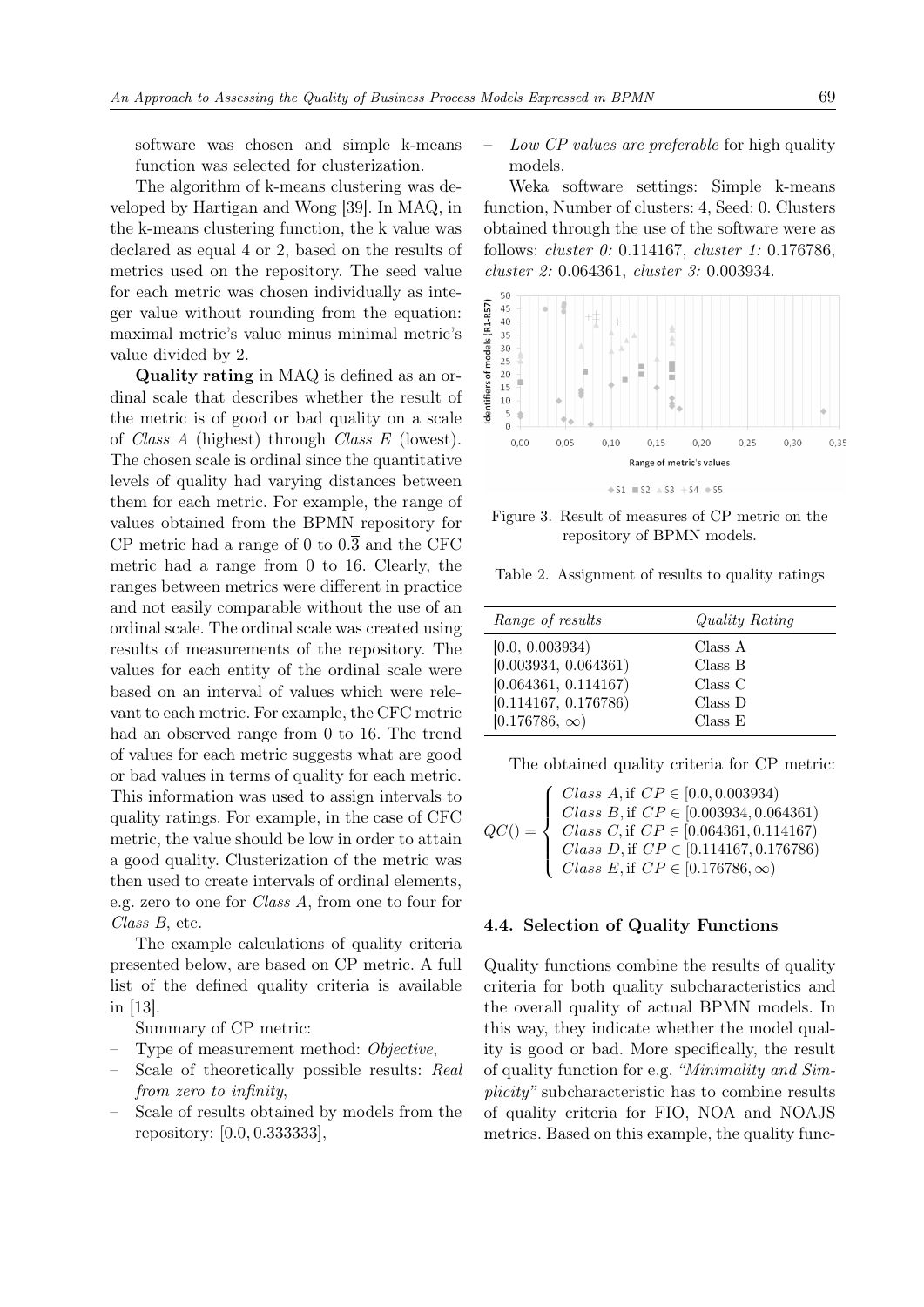There are many possible interpretations for how to propose quality functions. For example, the function for a subcharacteristic could be calculated as follows:

- The best quality rating obtained by any of metrics assigned to the subcharacteristic  $QF_{sch} = \min \{$ QualityRating}
- The ceiling of the mean quality rating obtained by metrics assigned to the subcharacteristic. Let Class  $A=1$ , Class  $B=2$ , Class C=3, Class D=4, Class  $E=5$

 $QF_{sch} = (\text{QualityRating}) \left[ \sum_{m=1}^{M} QR_m/M \right]$ where M is a number of the assigned metrics – etc.

In MAQ, quality functions were proposed taking into account the following issues:

a) Not every quality metric can be calculated for each actual BPMN model. Some metrics may result in an "Undefined" value. Hence the need for differentiation in interpretation between metrics that always result in a real value (ECP, ICP,  $d(G)$ ,  $Sn(G)$ ,  $HPC(V)$ ,  $CNC(G)$ ,  $CFC$ ,  $W$ ,  $FIO$ , NOAJS, NOA, IC) and metrics that may result in an "Undefined" value (HPC(D), HPC(N),  $S(G)$ , CC, CP).

b) Metrics that result in an "Undefined" value for an actual BPMN model should be excluded from the calculation of quality and only metrics that result in a non-undefined result should have influence on the quality.

c) The proposed quality functions use a Fibonacci sequence and the ceiling function. The Fibonacci sequence may help in addressing the differences between results of metrics whose values are not easy to be directly compared. The distance between quality ratings varies depending on quality criteria. Fibonacci sequence seems to be relevant since the direct comparing of quality rating as ratios of each other (e.g. Class E as half of the quality of *Class D*) would overestimate the result. It seems to be relevant also because when the quality is low, it is important that this is clear to the user. The Fibonacci sequence increases rapidly from the initial value of 1 to 8. As a result, the quality rating for bad quality model can be represented using higher values such as 8 in order to make the whole quality function more sensitive to bad quality. In order to make the rating more sensitive to a bad quality, the Fibonacci sequence is used starting from the third value. To summarize, Fibonacci sequence and ceiling function are chosen because they are more informative to have results that are sensitive to a low quality. These more sensitive results show clearly when the quality is low. Nevertheless, at this stage of research in the field it is difficult to assess if this interpretation is acceptable. Further research should investigate which interpretation of quality function is best for combining metrics for models in BPMN.

Quality functions for quality subcharacteristics are defined as follows (quality function for the whole BPMN model is analogical):

 $QF_{sch}() = (\text{QualityRating})\lceil \frac{\sum_{m=1}^{M} \text{QRvalue}(m)}{M}\rceil$ where:

$$
QRvalue(m) = \begin{cases} 1, & \text{if } QC(m) = ClassA \\ 2, & \text{if } QC(m) = ClassB \\ 3, & \text{if } QC(m) = ClassC \\ 5, & \text{if } QC(m) = ClassD \\ 8, & \text{if } QC(m) = ClassE \end{cases}
$$

 $m$  – Quality metric assigned to the quality subcharacteristic, which produced a non-undefined result for the measured BPMN model.

 $M$  – Number of the assigned quality metrics.

(QualityRating) – The result of the equation is transferred into the adequate quality rating with casting so that the lower (worse) value of quality rating is assigned. An example:  $ClassA=1$ ,  $ClassC=3$ ,  $ClassE=8$  results in:  $QF_{sch}() = (QR)\lceil \frac{1+3+8}{3}$  $\frac{3+8}{3}$  =  $(QR)$  [4] = Class D

## <span id="page-13-0"></span>5. BPMN Quality Tool

BPMN Quality  $Tool<sup>1</sup>$  $Tool<sup>1</sup>$  $Tool<sup>1</sup>$  is a plug-in implemented in Java language to Business Process Visual AR-CHITECT (Simulacian) – well-known software

<span id="page-13-1"></span><sup>&</sup>lt;sup>1</sup> The plug-in is available online and can be found in:  $\langle \text{https://sourcefores/ppnn-quality/}>.$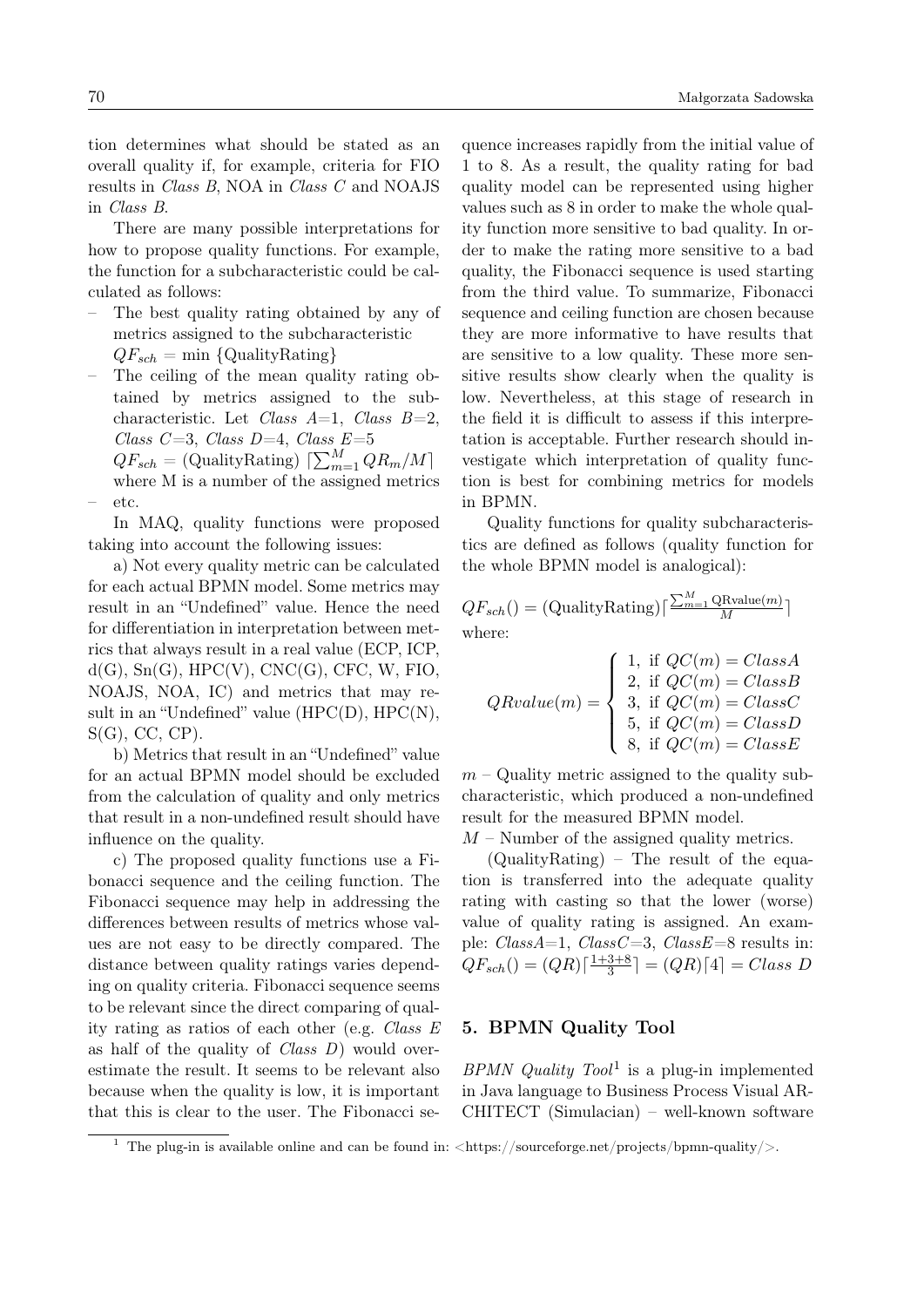|                                         | $\mathbf{x}$<br>$\mathbf{x}$<br>(8) Values of the quality metrics<br>8 Compliance of the quality characteristics |           |                                         |                |                          |                                        |                              |                               |  |
|-----------------------------------------|------------------------------------------------------------------------------------------------------------------|-----------|-----------------------------------------|----------------|--------------------------|----------------------------------------|------------------------------|-------------------------------|--|
| Undefined = Metric cannot be calculated |                                                                                                                  |           |                                         | Characteristic | Sub-characteristic       | Ouality Rating (OR) and numeric values |                              |                               |  |
|                                         | Symbol Metric's name                                                                                             | Value     | Metric's author                         |                | Modifiability            | Changeability                          |                              | $OR = Class C. Value = 2.5$   |  |
| CP                                      | Coupling metric                                                                                                  | 0.107143  | Cardoso, Vanderfeesten & Reijers (2010) |                | Modifiability            | Reusability and extensibility          | $OR = Class A$ , Value = 1.0 |                               |  |
| <b>CFC</b>                              | Control-flow Complexity metric                                                                                   | $\bf{0}$  | Cardoso (2005)                          |                | Complexity               | Minimality and Simplicity              | $OR = Class A. Value = 1.0$  |                               |  |
| CC                                      | Cross-connectivity metric                                                                                        | 0.121212  | Vanderfeesten et al. (2008)             |                | Understandability        | User comprehensibility                 | $OR = Class B. Value = 2.0$  |                               |  |
| <b>ICP</b>                              | Imported Coupling of a Process                                                                                   | 3         | Khlif et al. (2009)                     |                | <b>Understandability</b> | Aesthetics of diagrams                 |                              |                               |  |
| <b>ECP</b>                              | Exported Coupling of a Process                                                                                   | 4         | Khlif et al. (2009)                     |                |                          |                                        | $OR = Class C$ . Value = 2.5 |                               |  |
| w                                       | Cognitive Complexity Measure                                                                                     | 16        | Gruhn and Laue (2006a)                  |                |                          |                                        |                              |                               |  |
| FI <sub>0</sub>                         | Fan-in/fan-out metric                                                                                            | $\bf{0}$  | Gruhn and Laue (2006b)                  |                |                          |                                        |                              |                               |  |
| <b>NOAJS</b>                            | Complexity metric                                                                                                | 8         | Cardoso et al. (2006)                   |                |                          |                                        |                              |                               |  |
| <b>NOA</b>                              | Complexity metric                                                                                                | 8         | Cardoso et al. (2006)                   |                |                          |                                        |                              |                               |  |
|                                         | HPC D HPC Complexity (process difficulty)                                                                        | 1.333333  | Cardoso et al. (2006)                   |                | Metric Symbol            | Result of Quality Criteria             | Metric Symbol                | Result of L: Message Flow (so |  |
|                                         | HPC N HPC Complexity (process length)                                                                            | 28.754888 | Cardoso et al. (2006)                   |                | <b>CP</b>                | Class C                                | <b>CFC</b>                   | Class A                       |  |
|                                         | <b>HPC V</b> HPC Complexity (process volume)                                                                     | 6.918863  | Cardoso et al. (2006)                   |                | CC<br><b>FCP</b>         | Class A                                | <b>ICP</b>                   | Class C                       |  |
| IC                                      | Interface complexity of an activity metric                                                                       | 37        | Cargoso et al. (2006)                   |                | <b>FIO</b>               | Class C<br>Class A                     | w<br><b>NOAJS</b>            | Class B<br>Class A            |  |
| Sn(G)                                   | Number of Nodes structural metric                                                                                | 8         | Mendling (2008)                         |                | <b>NOA</b>               | Class A                                | HPC D                        | Class A                       |  |
|                                         | CNC(G) Coeficient of Connectivity structural metric                                                              | 1.25      | Mendling (2008)                         |                | HPC N                    | Class B                                | HPC V                        | Class B                       |  |
| S(G)                                    | Sequentiality structural metric                                                                                  | 0.6       | Mendling (2008)                         |                | IC                       | Class D                                | Sn(G)                        | Class B                       |  |
| D(G)                                    | Density structural metric                                                                                        | 0.178571  | Mendling (2008)                         |                | CNC(G)<br>D(G)           | Class B<br>Class B                     | S(G)                         | Class C                       |  |
|                                         |                                                                                                                  |           |                                         |                |                          |                                        |                              |                               |  |
|                                         |                                                                                                                  |           |                                         |                |                          |                                        |                              |                               |  |
|                                         | Close<br>Close<br>Undefined = Metric cannot be calculated.<br>Overall model's quality: Class C                   |           |                                         |                |                          |                                        |                              |                               |  |

<span id="page-14-1"></span>Figure 4. Example of measures of MAQ on a BPMN model.

for modeling in BPMN (tested in the 4.0 version of the software).

### 5.1. Initial Functionality of the Tool

BPMN Quality Tool in its initial functionality allows for measuring and displaying values of quality metrics for the actual BPMN models (example is presented on the left side of Figure [4\)](#page-14-1). This functionality was used to gather data needed to propose quality criteria for metrics (described in Section [4.3\)](#page-11-1).

An additional functionality of the plug-in, available through a pop-up menu, shows relationships of BPMN elements in actual models. "Show Relationship of Element" option lists all relationships of the chosen element (example can be found in Fig. [5\)](#page-14-2). Especially it provides information about:

- the type of flow going to or from the chosen element (it distinguishes between sequence flow and message flow),
- the name of the flow (if the flow has a name, "Unnamed" otherwise),
- the direction of the flow (if flow goes "To" or "From" the chosen element),
- the icon of the BPMN model's element to or from which the flow goes.

This functionality may help to get more information about elements in complex BPMN models or in models with bad aesthetics, e.g. where arches cross. The analysis of the relationships of elements was a base to implementation of quality metrics presented in Section [4.2.](#page-5-0)



<span id="page-14-2"></span>Figure 5. Example use of "Show Relationships of Element" option for the AND gateway element.

### 5.2. Implementation of MAQ

The final functionality of BPMN Quality Tool allows for assessing the quality of actual business process models in BPMN. "Quality Assessment" option is an implementation of the developed MAQ. The option shows a quality of subcharacteristics and an overall quality (example is presented on the right side of Fig. [4\)](#page-14-1).

# <span id="page-14-0"></span>6. Preliminary Evaluation of MAQ

This section describes the process of how the preliminary evaluation of MAQ was conducted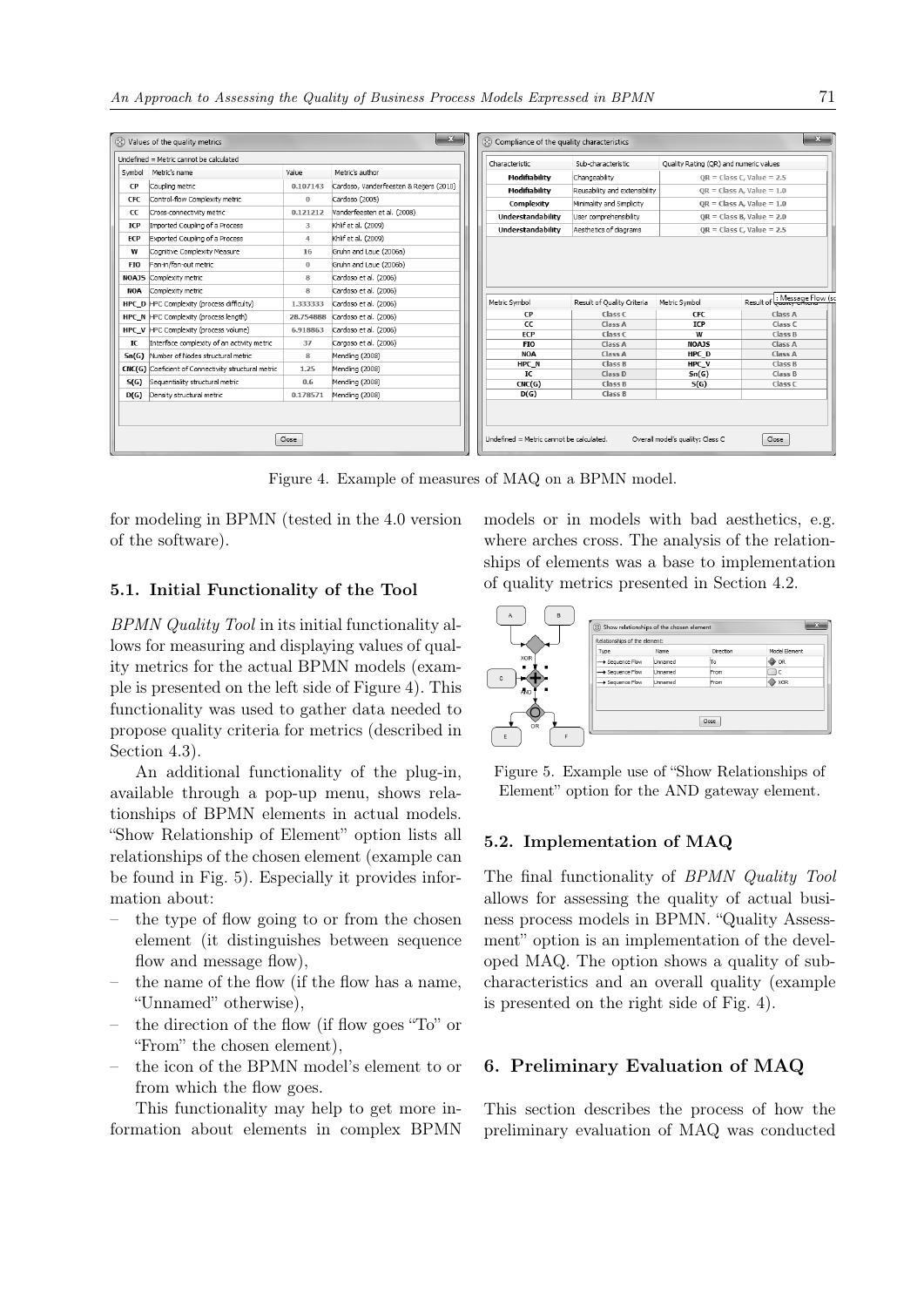by a survey-based experiment and what results were obtained. The survey can be found in [\[13\]](#page-19-5) in Appendix E.

### 6.1. Survey Study Design

Research question: The survey and survey-based experiment was aimed to provide an answer to the question "Is the developed model for assessing the quality of business process models in BPMN considered as useful?".

Types of questions: The survey was based on the questionnaire which consisted of closed questions. This form was chosen because it allowed for a more quantitative feedback. In some surveys the respondents left additional comments. The comments mostly added details to the questions of the survey. The most interesting suggestions were about some additional functions the tool for assessing the quality of the models should have so that it would be useful for modelers. And there were also very important comments which helped to improve the definitions of the characteristics. These responses were later analyzed in a qualitative manner.

Population of the survey: The survey population consisted of experts on BPMN who used BPMN in work, research or for private purposes. The author identified potential experts to be contacted, however the final classification if someone is or is not an expert was based on how high the respondent rated his or her knowledge of BPMN (additional question to the survey).

The initial question in the survey was: "Please select a number which best describes the level of your knowledge of BPMN notation" on a five point scale, where 1 meant a novice and 5 meant an expert. Experts in the survey were respondents who declared the level of their BPMN knowledge as 3 or more, as well as ticked that they used BPMN in their work, research or for private purposes.

In total 14 expert responses were obtained from 125 potential experts contacted.

### 6.2. Survey-Based Experiment

Objective and Design: The aim was to evaluate practical usefulness of the MAQ model. This was done by comparing assessment given by the tool that implemented MAQ and the assessment given by the expert respondents. It was checked if the respondent's evaluation of the quality of BPMN models agreed with the results determined by the tool. This indicated how useful MAQ and the tool for automatic assessment of the quality of business process models in BPMN were. The respondents assessed three BPMN models based on the identified quality subcharacteristics. The subcharacteristics for each BPMN model were assessed using the previously introduced quality rating from Class A to Class E. The same process was done by the tool. Later, results were compared and analysed. The goal of the experiment was defined according to the goal template in [\[40\]](#page-20-8) as follows:

analyse the quality of BPMN models for the purpose of the evaluation of MAQ with respect to its accuracy in the evaluation of quality of business process models in BPMN from the point of view of BPMN experts in the context of the business process modelling domain.

Objects: The objects were BPMN models. Subjects: Responses from expert respondents. Independent variables: Independent variables were three models in BPMN. The BPMN models for the survey were chosen in order to be of either good or bad quality. Chosen models of good quality were visually different. The selected models seemed to be relevant since they represented both good and bad quality models. Due to the fact that the choice of the models was based on the author's knowledge and the chosen models could possibly be not representative for the whole population of business process models in BPMN it posed a threat to validity (please refer to Section [7\)](#page-16-0). Besides quality, a number of other concerns were taken into consideration when selecting the BPMN models for the survey. Firstly, the models needed to be non-trivial by representing processes that could be of importance. For example, the three BPMN models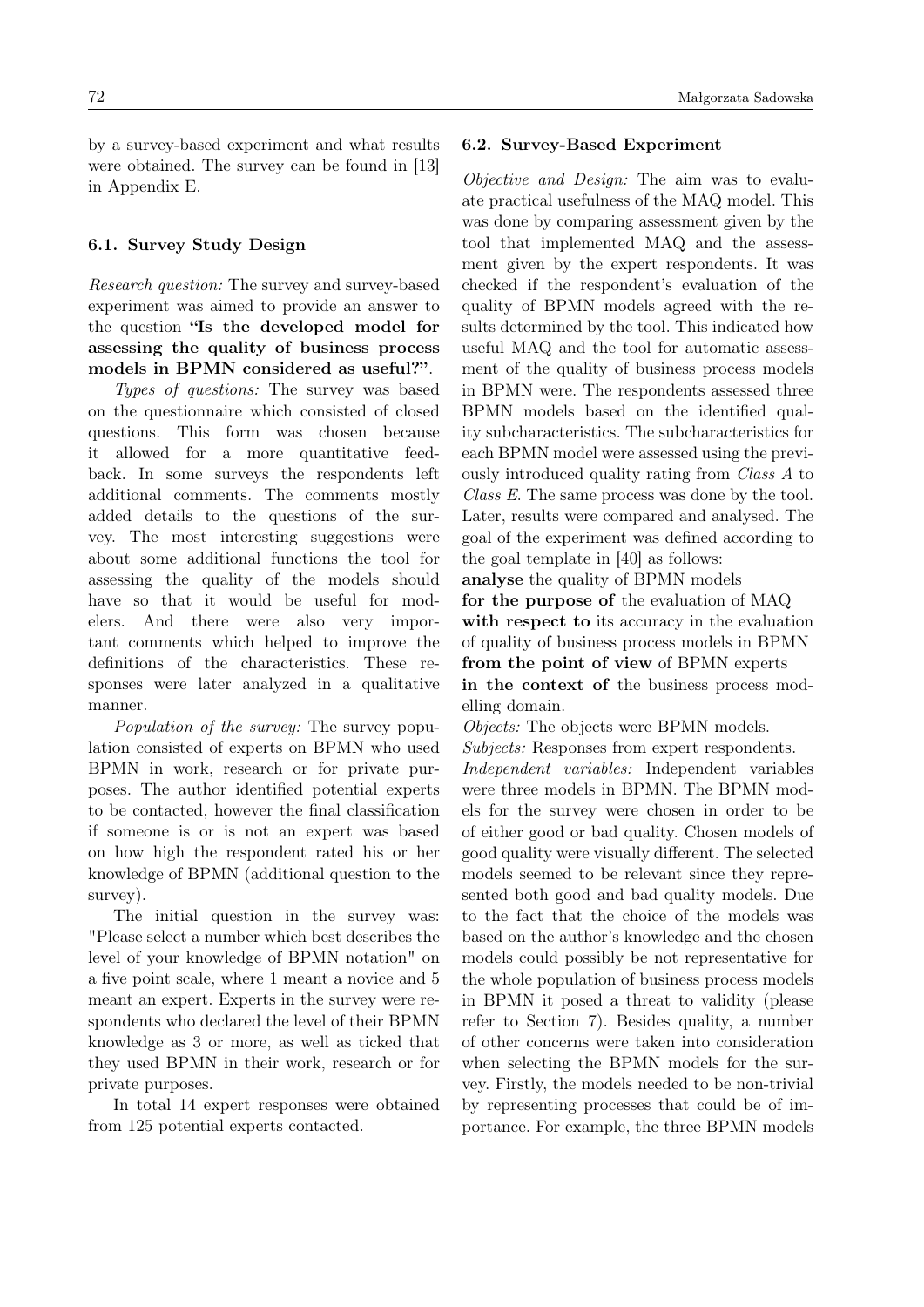represented a trouble ticket system, a purchase ordering process and a software upgrade process. Secondly, the BPMN models needed to be reasonably complex, so that the respondents could easily understand them. This was seen in the models as they did not consist of more than 50 elements (including flows). Thirdly, the number of BPMN models chosen for the survey had to be limited in order to increase the response rate of the survey – more models could discourage the respondents. All of these reasons contributed to the choice of three non-trivial and appropriately complex BPMN models.

Dependent variables: The assessment by the tool and the assessment by experts that responded to the survey were the two dependent variables of the experiment. Dependent variables of the experiment were selected in order to understand the correlation between the respondent's ratings of the quality versus the tool's using the quality rating scale.

Hypotheses: Null hypothesis H0: The mean of the survey result for each characteristic was equal to the MAQ model's result.

Alternative hypothesis H1: The mean of the survey result for each characteristic was not equal to the MAQ model's result.

The hypotheses were tested using a student's t-test and the 95% confidence interval of the mean of the expert responses.

## 6.3. Results of the Preliminary Evaluation

The graphical charts that present the comparison of expert responses with tool response are available in Section 10.2 of [\[13\]](#page-19-5). In the survey-based experiment, the equality of the mean of expert's assessment of the quality of the surveyed BPMN models with that of the tool was mostly not rejected. The results of the MAQ model fell within the confidence interval for the characteristics of "Changeability" and "User comprehensibility" for all three models indicating that the equality of expert's responses and the responses of the tool cannot be rejected for the models surveyed. The hypothesis of expert and tool agreement was rejected in one of the three models for "Aesthetics of the model." However, "Reusability and extensibility" was rejected in two of the three models and "Minimality and simplicity" was rejected in all models, indicating that they mostly did not equal the response of experts. The reason mostly lay in the fact that currently there is very little research on metrics that can calculate BPMN models and be proper indicators for "Minimality and simplicity" subcharacteristic (only 3 relevant metrics were found) and "Reusability and extensibility" subcharacteristic (only 1 relevant metric was found and the metric takes into consideration only the models with sub-processes). The MAQ is built in a way that it is easily extensible if future research proposes updated or new metrics relevant for the subcharacteristics. Due to the fact that the number of the collected responses to the survey cannot be accepted as representative, the obtained results may be used only as suggestions for the direction of the research, if it is correct and helpful. It is identified as a threat to validity in Section [7.](#page-16-0)

### <span id="page-16-0"></span>7. Threats to Validity

The author has identified a number of threats to validity. The following is the explanation of them and their mitigating factors to the developed model. Threats to validity for research in the field of software engineering are presented as consisting of four types, which are: construct validity, conclusion validity, internal validity and external validity [\[40\]](#page-20-8). For each type of validity threat, risks that could pose a threat to the validity of MAQ are identified.

Conclusion validity threats are issues which affect the way conclusions are made from treatments.

Reliability of measures: When measurements are not consistently applied it can create a risk that the validity is threatened. The created tool assured that all metrics, quality criteria and quality functions were calculated automatically so that the threat that calculations would be unreliable was mitigated.

Random heterogeneity of BPMN models: Variation poses a risk when the objects under study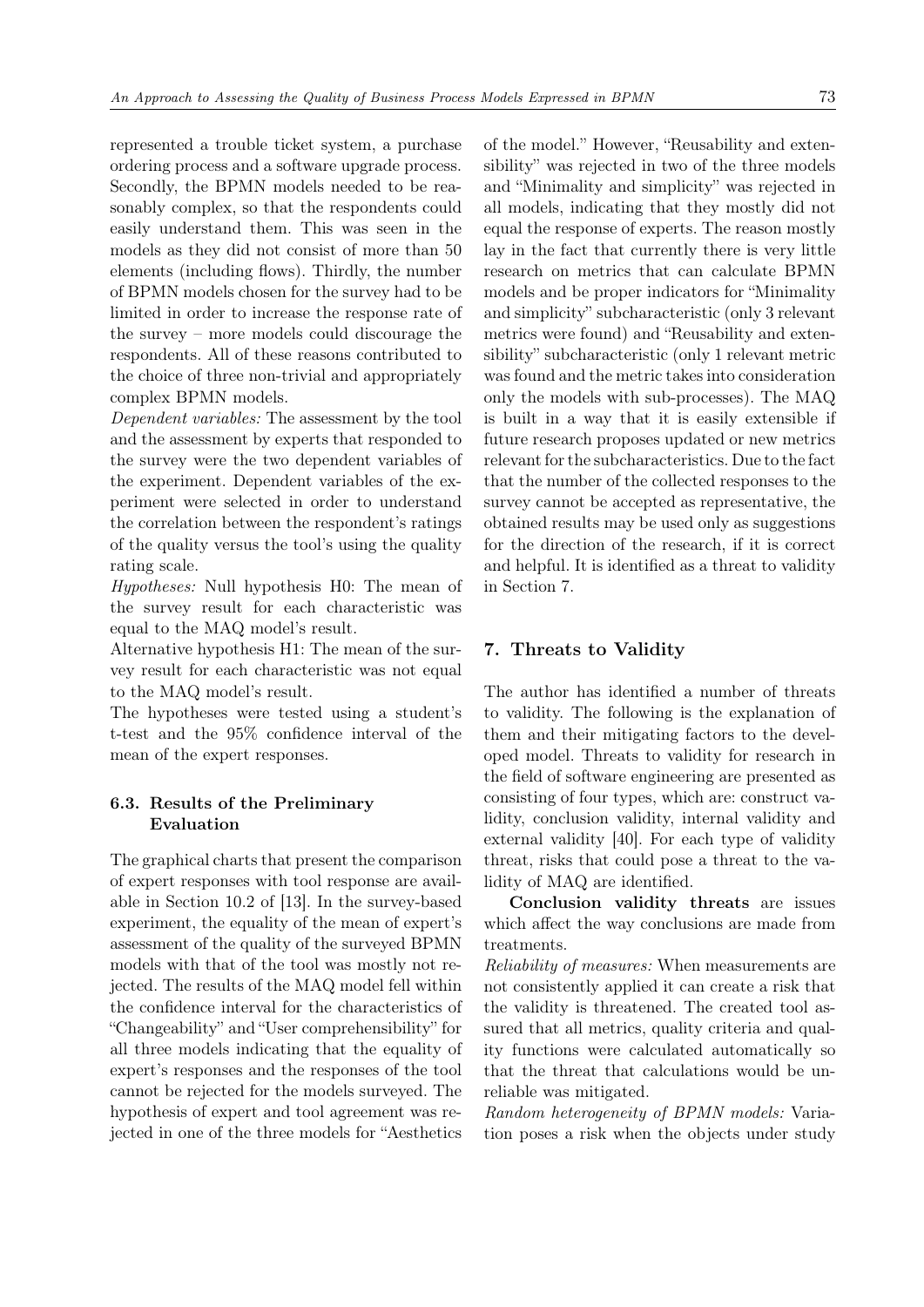are heterogeneous. The BPMN models needed to be heterogeneous in terms of quality since good and bad quality was under assessment. In order to mitigate the consequences of heterogeneous BPMN models, the author narrowed the focus to Process Diagrams in BPMN 2.0 notation.

Internal validity threats are concerned with whether the relationship between the treatment and outcome is causal. This means that the relationship between the treatment and outcome cannot be caused by some unknown factor.

Quality assurance of SLR: A threat to validity is posed for the systematic literature review by the fact of lack of quality assurance activities. The activities could include reviewing the selected papers to see if they match the inclusion criteria by another reviewer, developing and verifying the protocol with another reviewer to make sure if the extracted data are correctly interpreted.

Literature review for metrics: The choice of the literature was restricted by the proposed selection criteria for the literature. There is a threat to validity that an important work could have been omitted.

Selection of BPMN models: BPMN models were selected by the author of the article. The models were selected from publicly available sources where the licensing allowed for them to be used for research. This poses a threat to validity since models which are licensed in a research-friendly way could be different than BPMN models in general. In order to mitigate this, 57 models from 5 different sources were collected so that a more general selection could be achieved. Furthermore, a number of models needed to be redrawn, so they could have a file format supported by a tool created by the author. The author tried to rewrite the models without defects, however, rewriting models always possibly may increase defects.

Selection of BPMN models in survey: There were three models chosen to be used in the survey. They were selected based on their varying quality in respect to the quality subcharacteristics measured. By selecting only three models of the 57 models there is a threat to validity that the models which were selected were not representative of the whole population of business process models.

Selection of experts to the survey: Naturally there is a variation in the level expertise in the field of BPMN, and so the experts contacted may not be representative of the whole BPMN expert population. The author tried to mitigate this threat by contacting experts directly and also verifying through the survey that they considered themselves to be experts.

Construct validity threat refers to the theory and the observation if they are related in a causal way.

Lack of metric validation: If the metrics used in the paper have not been validated theoretically or empirically and were used in the MAQ model. Some metrics were additionally adjusted to the need of MAQ by the author. The selected metrics come from scientific research and so that the selection was based on peer-reviewed metrics. Nevertheless, it poses a threat to the validity of the model.

External validity threats are concerned whether the result of the research is generalizable to a larger scope.

Interaction of selection and treatment: This is a threat when the subject of a study is not representative of the general population. Quality characteristics and subcharacteristics were selected using a SLR with a well-defined protocol that followed systematic guidelines [\[17\]](#page-19-9). Furthermore, the metrics were selected using a defined set of selection criteria that was applied to the literature. As a result, a well-defined methodology was applied in order to collect quality characteristics and metrics from the population of scientific literature relevant to BPMN models.

Generalization of survey responses: There is a serious risk that the survey respondents are not generalizable to the population of practitioners when the sample used is not representative. The population used cannot be considered as representative for the general population. Therefore, the results obtained from the survey-based experiment may be used only as suggestions as to whether the direction of the research is correct and helpful to practitioners but they cannot be considered as a statistically significant result. Generalization of BPMN models: Threats to va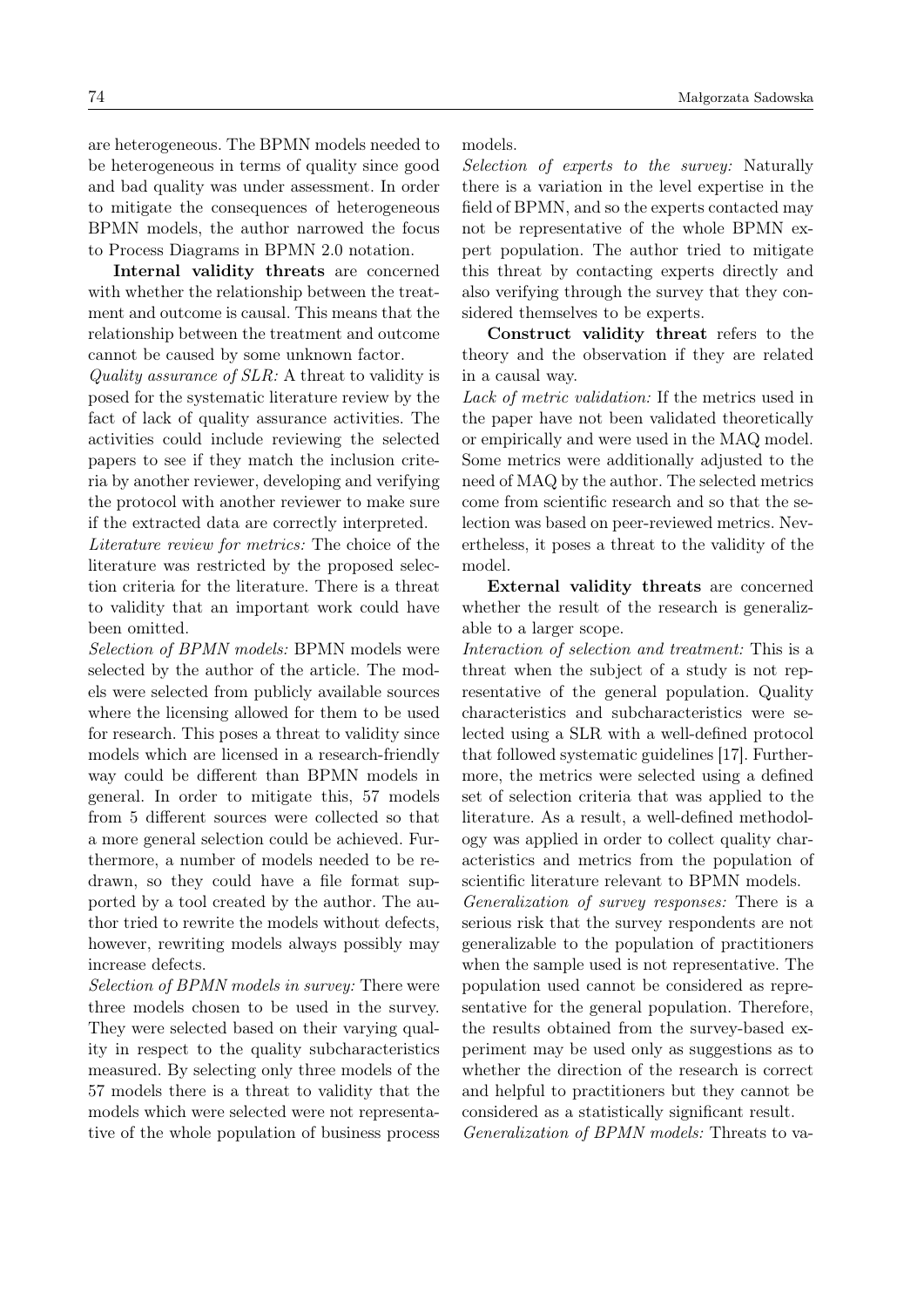lidity as a result of BPMN models not being generalized to the population pose a risk since the result can only be generalized to an appropriate scope. The repository of BPMN models consisted of only BPMN 2.0 Process Diagrams. This means that the conclusions cannot be generalized to other types of BPMN diagrams.

### <span id="page-18-7"></span>8. Conclusions

The quality of business process models is important in the area of model-based software development. The need for high quality of models is supported by many arguments both industrial and research based. This paper focuses on a practical proposal of a model for quality assessment of actual models in BPMN, called MAQ. The first part of the paper presents a metamodel of the MAQ. The metamodel defines a structure of the MAQ and is built upon the information presented in ISO/IEC 25010 [\[14\]](#page-19-6) standard. Later on, all parts of the MAQ are described. The most important MAQ parts are: quality characteristics, quality subcharacteristics, quality metrics, quality criteria and quality functions. Later section shows BPMN Quality Tool which implements MAQ and can be helpful for modelers to ensure that generated actual BPMN models are correct and properly built. The model was preliminary evaluated for usefulness through a survey-based experiment in [\[13\]](#page-19-5).

MAQ aims to assess only the quality characteristics which can be measured in isolation from any additional information about the domain, but the BPMN model itself. Therefore, MAQ only lists but is not designed to automatically assess subcharacteristic of "Syntactic correctness", characteristic of "Integrity" and its subcharacteristics: "Informational completeness", "Consistency" and "Accordance with purpose". This might be considered as a limitation of MAQ.

Not all of the metrics chosen from the literature were validated. Additionally, some of the original metrics operated or were tested only on a subset of BPMN elements. Therefore, some additional changes to the original metrics were necessary to be applied in order to be able to measure actual models in BPMN. These changes also have not yet been validated. Future research may validate, change or extend the proposed metrics.

The MAQ and its implementation seem to be a good starting point to further development. The MAQ and BPMN Quality Tool can be further extended while new metrics will be introduced, existing metrics will be further developed in order to be able to measure actual models, and new quality criteria or quality functions will be suggested. This may lead to consideration of new perspectives and more compatible correlation between quality characteristics, quality subcharacteristics, quality metrics, quality criteria and quality functions.

#### References

- <span id="page-18-0"></span>[1] W. Khlif, L. Makni, N. Zaaboub, and H. Ben-Abdallah, "Quality metrics for business process modeling," Proceedings of the 9th WSEAS international conference on Applied computer science (ACS'09), 2009, pp. 195–200.
- <span id="page-18-1"></span>[2] O. OMG, "Business process model and notation (bpmn) version 2.0," Object Management Group, 2011.
- <span id="page-18-2"></span>[3] H. A. Reijers, J. Mendling, and J. Recker, "Business process quality management," Handbook on Business Process Management, 2010, pp. 167–185.
- <span id="page-18-3"></span>[4] L. Sánchez-González, F. García, J. Mendling, F. Ruiz, and M. Piattini, "Prediction of Business Process Model Quality Based on Structural Metrics," Conceptual Modeling – ER 2010, Lecture Notes in Computer Science, Vol. 6412, 2010, pp. 458–463.
- <span id="page-18-4"></span>[5] P. Mohagheghi, V. Dehlen, and T. Neple, "Definitions and approaches to model quality in model-based software development – A review of literature," Information and Software Technology, 2009, pp. 1646–1669.
- <span id="page-18-5"></span>[6] T. Rozman, G. Polancic, and R. V. Horvat, "Analysis of most common process modelling mistakes in BPMN process models," 2007. [Online]. [http://www.slideshare.net/tomirozman/](http://www.slideshare.net/tomirozman/eurospi2007trozman) [eurospi2007trozman](http://www.slideshare.net/tomirozman/eurospi2007trozman)
- <span id="page-18-6"></span>[7] I. Dubielewicz, B. Hnatkowska, Z. Huzar, and L. Tuzinkiewicz, "Quality-Driven Software Development for Maintenance," Emerging technologies for the evolution and maintenance of software models, 2012, pp. 1–31.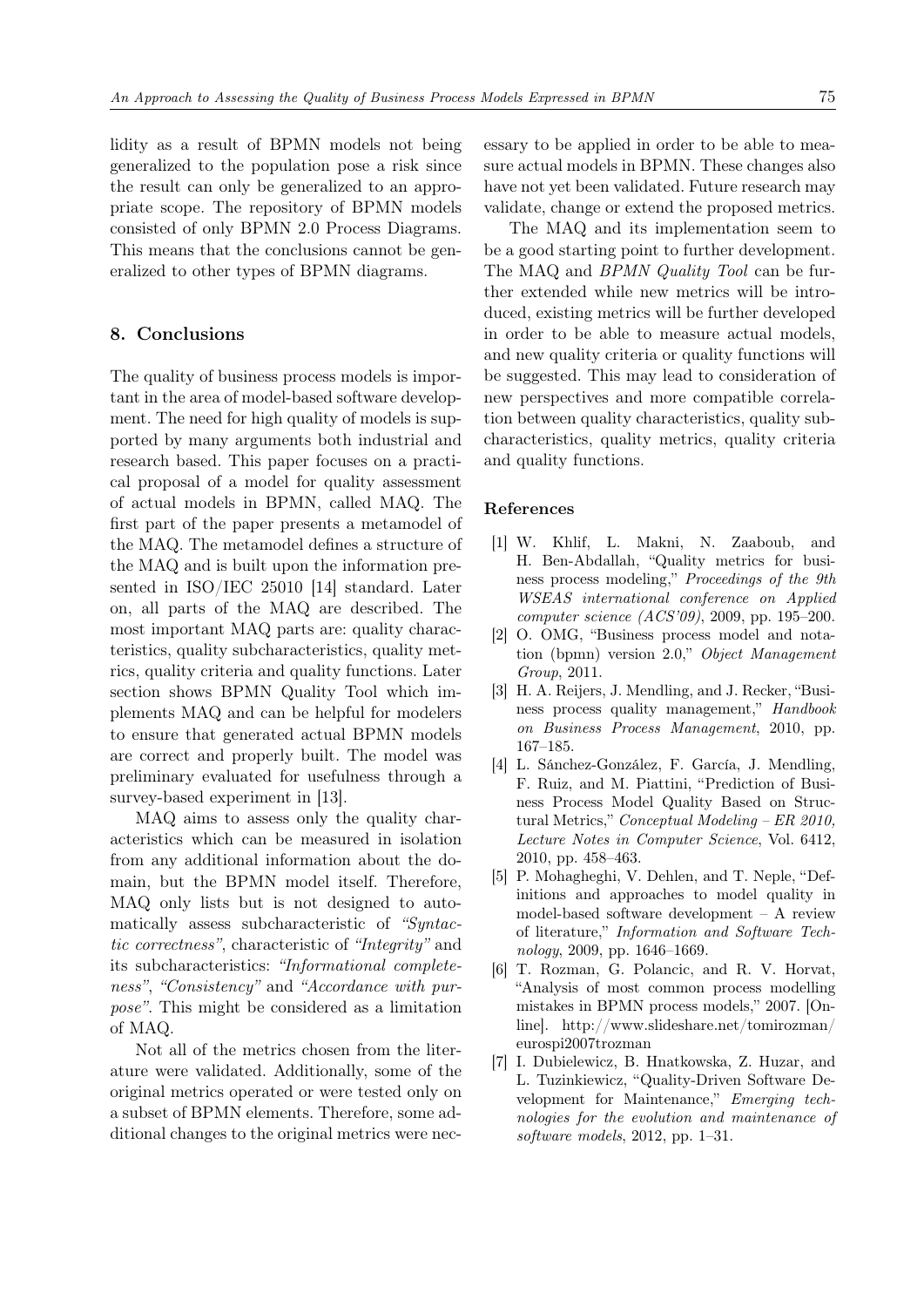- <span id="page-19-0"></span>[8] J. Cardoso, I. Vanderfeesten, and H. A. Reijers, "Computing coupling for business process models," 2010. [Online]. [http://eden.dei.uc.pt/~jcardoso/Research/](http://eden.dei.uc.pt/~jcardoso/Research/Papers/Old%%2020paper%20format/Caise-19th-Coupling-Cardoso-Vanderfeesten.pdf) [Papers/Old%%2020paper%20format/Caise-](http://eden.dei.uc.pt/~jcardoso/Research/Papers/Old%%2020paper%20format/Caise-19th-Coupling-Cardoso-Vanderfeesten.pdf)[19th-Coupling-Cardoso-Vanderfeesten.pdf](http://eden.dei.uc.pt/~jcardoso/Research/Papers/Old%%2020paper%20format/Caise-19th-Coupling-Cardoso-Vanderfeesten.pdf)
- <span id="page-19-1"></span>[9] G. Aagesen and J. Krogstie, "Analysis and design of business processes using BPMN," Handbook on Business Process Management 1, 2010, pp. 213–235.
- <span id="page-19-2"></span>[10] L. Makni, W. Khlif, Z. H. Nahla, and H. Ben-Abdallah, "A tool for evaluating the quality of business process models," 2010. [Online]. [http://subs.emis.de/LNI%20/](http://subs.emis.de/LNI%20/Proceedings/Proceedings177/234.pdf) [Proceedings/Proceedings177/234.pdf](http://subs.emis.de/LNI%20/Proceedings/Proceedings177/234.pdf)
- <span id="page-19-3"></span>[11] S. Overhage, D. Q. Birkmeier, and S. Schlauderer, "Quality marks, metrics, and measurement procedures for business process models," Business & Information Systems Engineering, Vol. 4, No. 5, 2012, pp. 229–246.
- <span id="page-19-4"></span>[12] J. Mendling, "Metrics for business process models," in Metrics for process models: empirical foundations of verification, error prediction. Berlin, Heidelberg: Springer-Verlag, 2008, pp. 103–133.
- <span id="page-19-5"></span>[13] M. Sadowska, "Quality of business models expressed in BPMN," M.S. thesis, Wrocław University of Technology, Wrocław, 2013.
- <span id="page-19-6"></span>[14] "ISO/IEC 25010:2011(E) Systems and software engineering – Systems and software Quality Requirements and Evaluation (SQuaRE) – System and software quality models," 2011.
- <span id="page-19-7"></span>[15] "ISO/IEC 14598-1:1999(E) information technology – software product evaluation – part 1: General overview," 1999.
- <span id="page-19-8"></span>[16] S. Wagner, "Quality Models," in Software product quality control. Berlin: Springer, 2013, pp. 29–89.
- <span id="page-19-9"></span>[17] B. Kitchenham and S. Charters, "Guidelines for performing systematic literature reviews in software engineering, v2.3," EBSE Technical Report EBSE-2007-01, 2007, p. 65.
- <span id="page-19-10"></span>[18] T. Arendt and G. Taentzer, "UML model smells and model refactorings in early software development phases," 2010, pp. 1–5.
- [19] J. Becker, M. Rosemann, and C. von Uthmann, "Guidelines of business process modeling," Business Process Management, Lecture Notes in Computer Science, Vol. 1806, 2000, pp. 30–49.
- [20] F. Fieber, M. Huhn, and B. Rumpe, "Modellqualität als indikator für softwarequalität: eine taxonomie," Informatik-Spektrum, Vol. 31, No. 5, 2008, pp. 408–424.
- [21] A. A. Jalbani, J. Grabowski, H. Neukirchen,

and B. Zeiss, "Towards an integrated quality assessment and improvement approach for UML models," SDL'09 Proceedings of the 14th international SDL conference on Design for motes and mobiles, 2009, pp. 63–81.

- [22] J. Krogstie and A. Sølvberg, "Conceptual modeling in a quality perspective," 2000, pp. 94–101.
- [23] C. F. Lange and M. R. Chaudron, "Managing model quality in UML-based software development," Software Technology and Engineering Practice, 2005, pp. 7–16.
- [24] O. I. Lindland, G. Sindre, and A. Solvberg, "Understanding quality in conceptual modeling," Software IEEE, Vol. 11, No. 2, 1994, pp. 42–49.
- [25] J. Mendling, H. A. Reijers, and W. M. van der Aalst, "Seven process modeling guidelines (7PMG)," Information and Software Technology, Vol. 52, No. 2, 2010, pp. 127–136.
- [26] H. J. Nelson, G. Poels, M. Genero, and M. Piattini, "A conceptual modeling quality framework," Software Quality Journal, Vol. 20, No. 1, 2012, pp. 201–228.
- [27] R. Schuette and T. Rotthowe, "The guidelines of modeling – an approach to enhance the quality in information models," in Conceptual Modeling – ER '98, ser. Lecture Notes in Computer Science, T.-W. Ling, S. Ram, and M. Li Lee, Eds. Springer Berlin Heidelberg, 1998, Vol. 1507, pp. 240–254. [Online]. [http:](http://dx.doi.org/10.1007/978-3-540-49524-6_20)  $//dx.doi.org/10.1007/978-3-540-49524-6$  20
- [28] S. Si-Said Cherfi, J. Akoka, and I. Comyn-Wattiau, "Conceptual modeling quality – from EER to UML schemas evaluation," Conceptual Modeling – ER 2002 Lecture Notes in Computer Science, Vol. 2503, 2003, pp. 414–428.
- [29] D. Ssebuggwawo, S. Hoppenbrouwers, and E. Proper, "Assessing Collaborative Modeling Quality Based on Modeling Artifacts," The Practice of Enterprise Modeling,Lecture Notes in Business Information Processing, Vol. 68, 2010, pp. 76–90.
- <span id="page-19-11"></span>[30] B. Unhelkar, "The quality strategy for UML," in Verification and Validation for Quality of UML 2.0 Models. Hoboken, NY: Wiley-Interscience, 2005, pp. 1–26.
- <span id="page-19-12"></span>[31] J. Cardoso, "How to measure the control-flow complexity of web processes and workflows," Workflow handbook 2005, 2005, pp. 199–212.
- <span id="page-19-13"></span>[32] I. T. P. Vanderfeesten, H. A. Reijers, J. Mendling, W. M. van der Aalst, and J. Cardoso, "On a quest for good process models: The cross-connectivity metric," CAiSE, Springer, Vol. 5074, 2008, pp. 480–494.